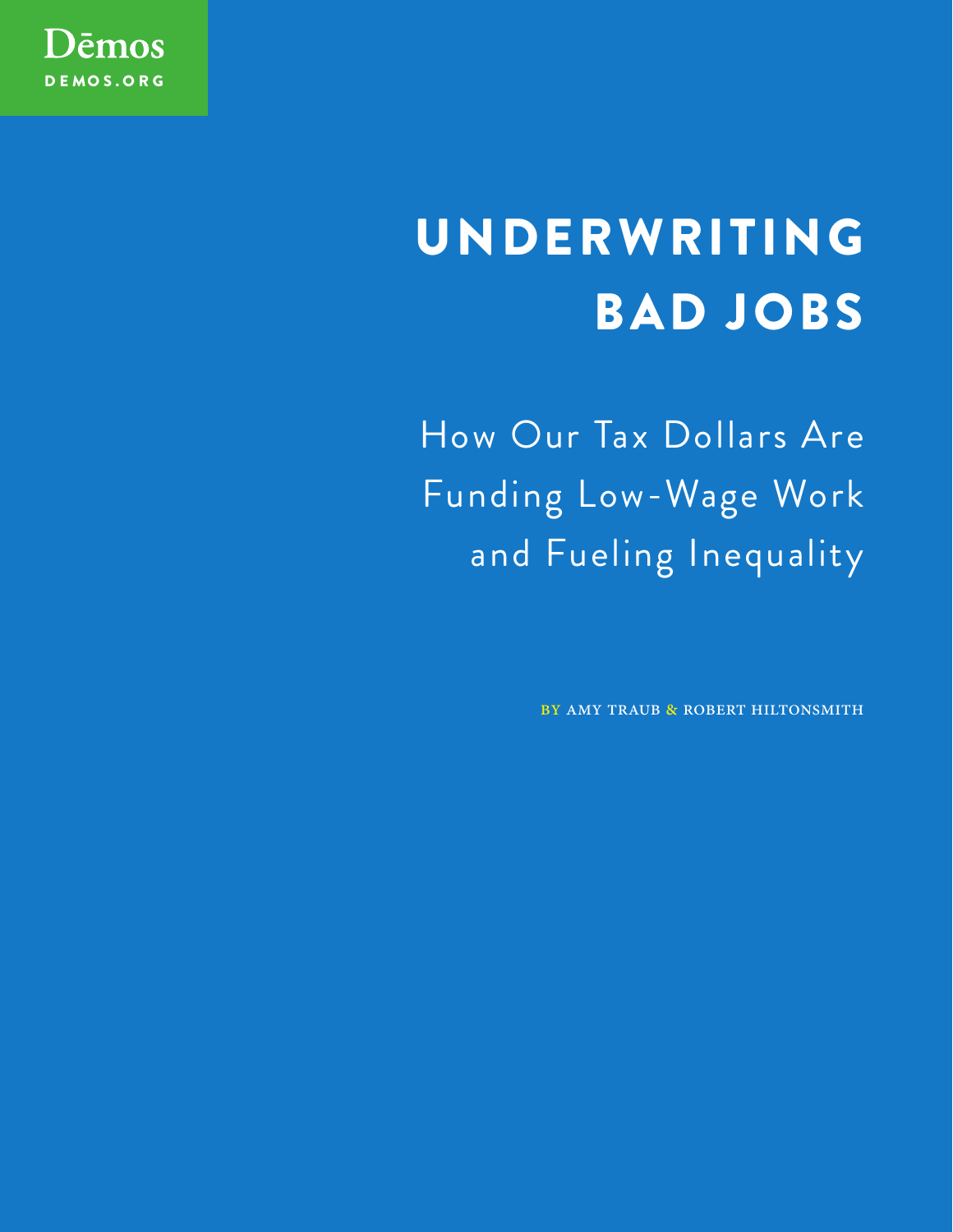#### about dēmos

Dēmos is a public policy organization working for an America where we all have an equal say in our democracy and an equal chance in our economy.

Our name means "the people." It is the root word of democracy, and it reminds us that in America, the true source of our greatness is the diversity of our people. Our nation's highest challenge is to create a democracy that truly empowers people of all backgrounds, so that we all have a say in setting the policies that shape opportunity and provide for our common future. To help America meet that challenge, Dēmos is working to reduce both political and economic inequality, deploying original research, advocacy, litigation, and strategic communications to create the America the people deserve.

The authors are grateful to Michael Jackson for his diligent research assistance. We also thank Tamara Draut and Elektra Gray for valuable feedback at all stages of this study.

# www. demos . org 220 Fifth Avenue, 2nd Floor

New York, New York 10001  $p: (212) 633 - 1405$ f:  $(212)$  633-2015

# media contact

Elektra Gray Director of Communications egray@demos.org p: (212) 485-6014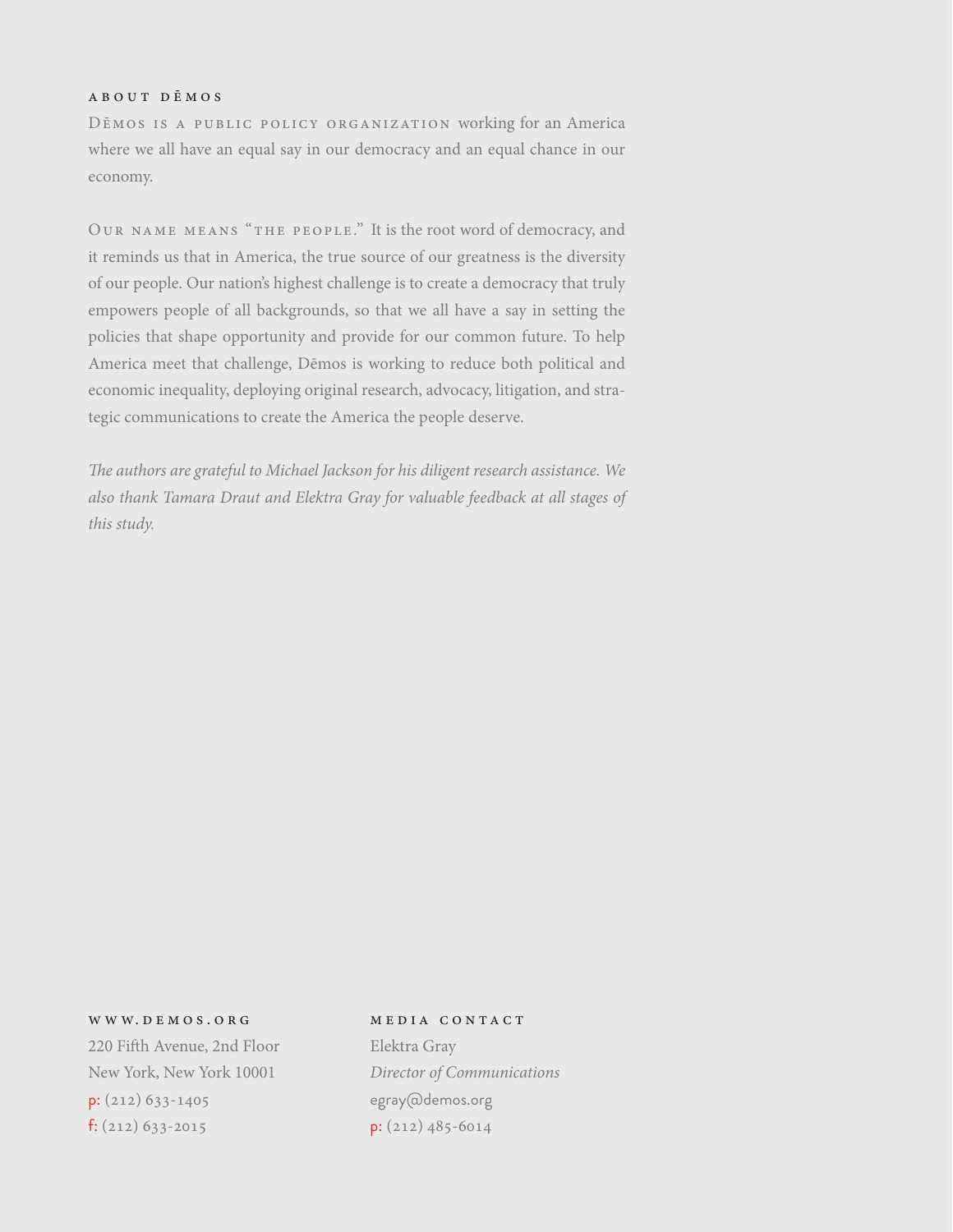# UNDERWRITING BAD JOBS

How Our Tax Dollars Are Funding Low-Wage Work and Fueling Inequality

by amy traub & robert hiltonsmith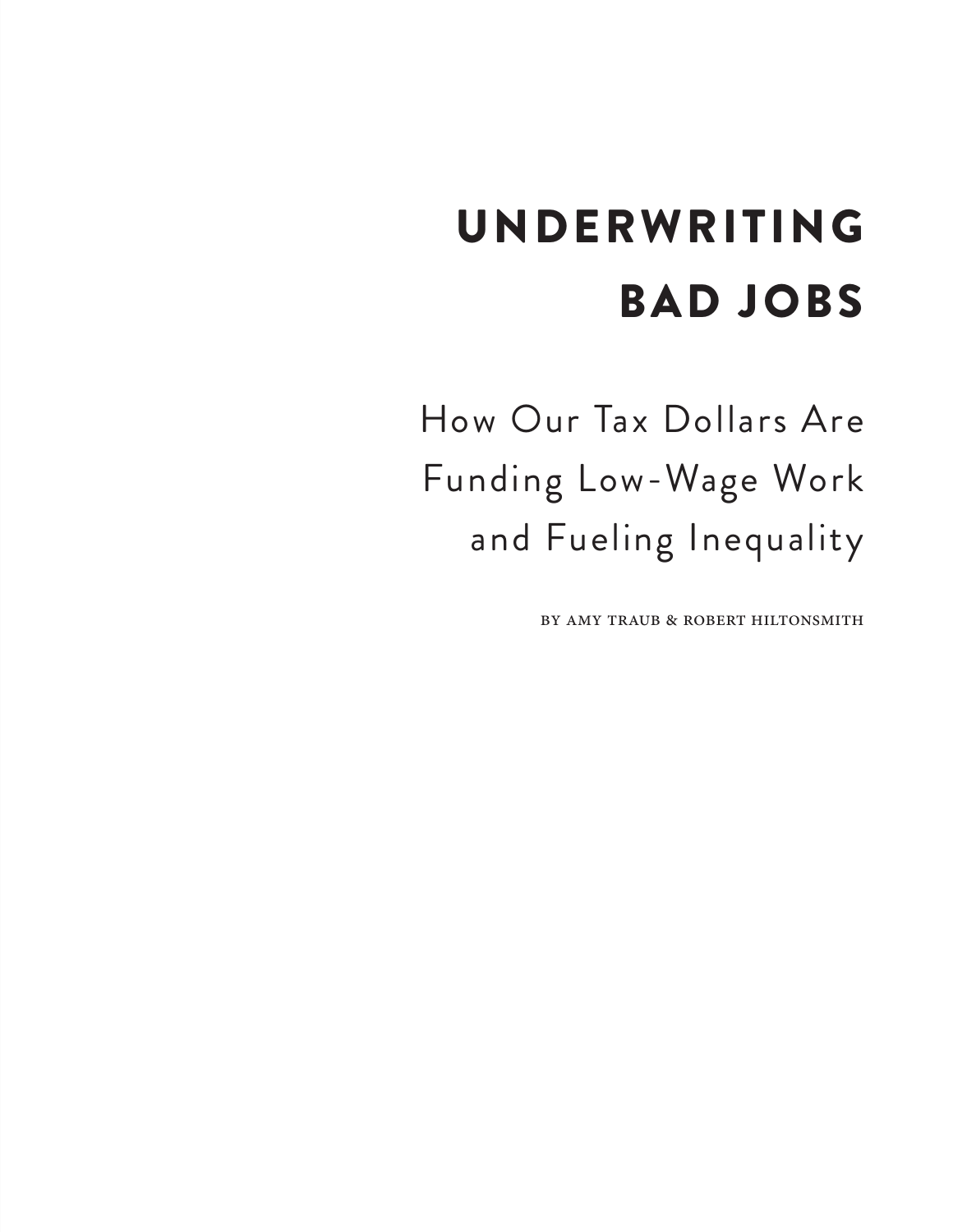# **Introduction**

**EVERTURE 1989** very day, Americans benefit from public structures that contribute to our quality of life. When we walk into a clean, well-maintained post office; drive on federal highways; send our kids to school knowing contribute to our quality of life. When we walk into a clean, well-maintained post office; drive on federal highways; send our kids to school knowing they'll get a hot lunch; or call the Social Security benefits office with a question, we see our federal tax dollars at work, providing public services we rely on.

What most Americans don't know is that many of the workers keeping our nation humming are paid low wages, earning barely enough to afford essentials like food, health care, utilities and rent. Through federal contracts and other funding, our tax dollars are fueling the low-wage economy and exacerbating inequality. Hundreds of billions of dollars in federal contracts, grants, loans, concession agreements and property leases go to private companies that pay low wages, provide few benefits, and offer employees little opportunity to work their way into the middle class. At the same time, many of these companies are providing their executives with exorbitant compensation.

We find that nearly two million private sector employees working on behalf of America earn wages too low to support a family, making \$12 or less per hour. This is more than the number of low-wage workers at Walmart and McDonalds combined.<sup>1</sup> Yet, if anything, this figure underestimates the total number of poorly-paid workers funded by our tax dollars. Our analysis encompasses U.S. workers employed by government contractors, paid by federal health care spending, supported by Small Business Administration loans, working on federal construction grants, and maintaining buildings leased by the federal government. This encompasses the largest share of poorly-paid workers funded by our taxes. However, other streams of funding have yet to be analyzed. For example, loans and subsidies from the Department of Agriculture fund giant agribusinesses that employ more than a million farm workers, while grants from the Department of Education fund low-wage assistant teachers, bus monitors and cooks in Head Start and other programs. Due to lack of data, retail and food service workers for concessionaires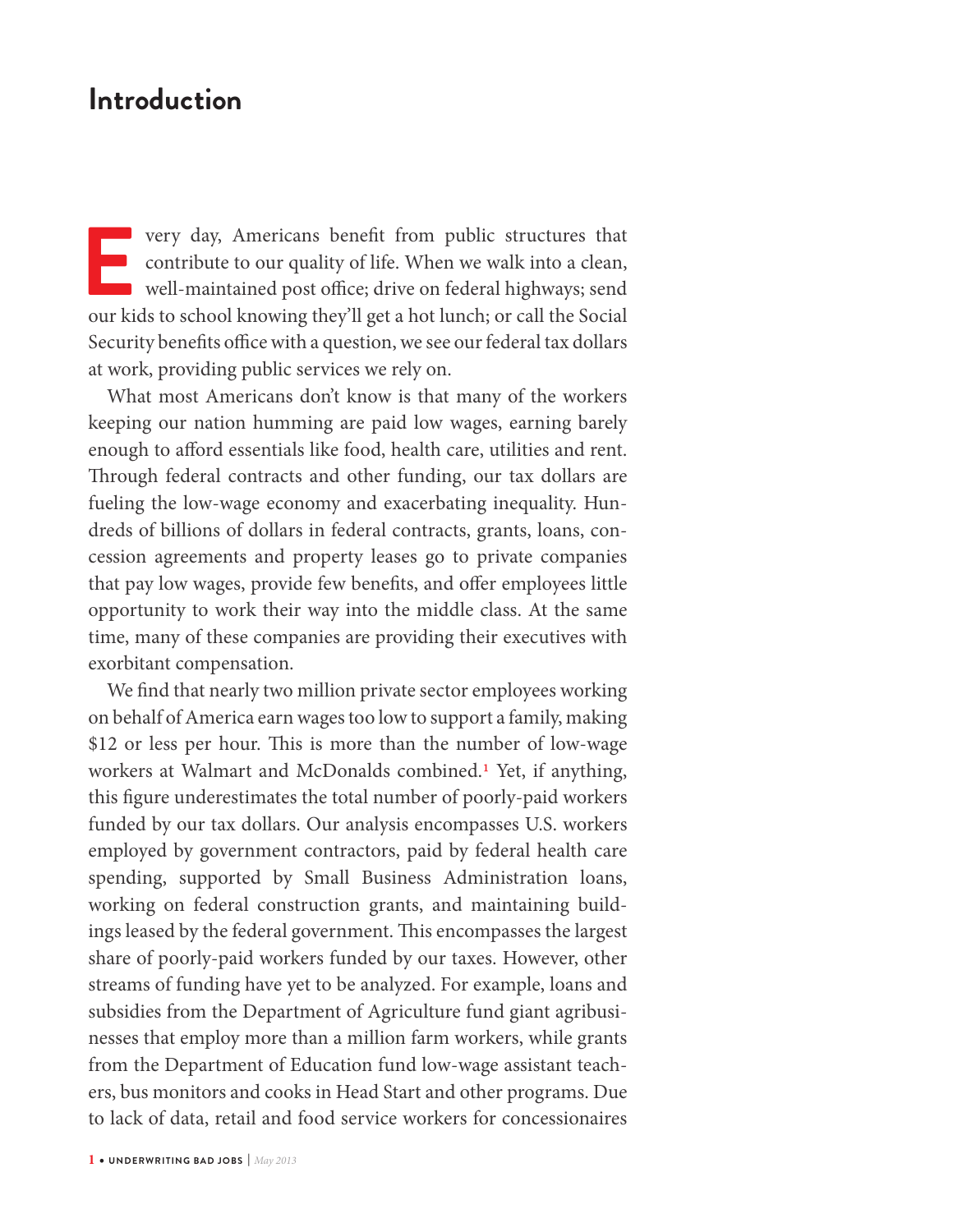of the National Parks Service and other federal agencies also fall outside our analysis.

These are employees working on behalf of America, doing jobs that we have decided are worthy of public funding—yet they're being treated in a very un-American way. Our nation has a history of ensuring our tax dollars provide decent jobs. From the 1931 Davis-Bacon Act to Executive Order 11246 of 1965, and a host of other laws and executive actions, our laws have mandated that companies

# america's long-standing commitment to protecting workers now falls short

The idea that employees working on behalf of America should benefit from strong workplace protections has a long history in American law. The Davis-Bacon Act, passed in 1931, mandates that federally contracted construction workers be paid at least the prevailing wage within a particular area for their work. In 1936, the Walsh-Healey Act extended similar protections to workers manufacturing goods to be used by federal agencies, including the military. The 1965 Service Contract Act further mandates that employees of federal contractors or subcontractors who provide services to federal agencies should also be covered by prevailing wage standards. According to an analysis by the non-partisan Congressional Research Service, "the thrust of the statutes was to establish the federal government as a model employer to be emulated by the private sector. More directly, they were intended to provide economic protections to the targeted groups of workers." 3

While these statutes continue to offer important labor protections, they are not enough to ensure decent standards for all private sector workers supported by public dollars. First of all, they largely apply only to employees of federal contractors and subcontractors, leaving out employees whose work is supported through other public funding streams, such as small business loans or Medicare spending. Second, because prevailing wages reIect local industry standards, they cannot guarantee adequate wages and benefits in low-wage industries or regions of the country. In fact, as Appendix II describes in more detail, we find that the Davis-Bacon Act, Walsh-Healey Act, and Service Contract Act have not succeeded in consistently raising wages above \$12 an hour. Finally, prevailing wage laws do not address companies' records of compliance with workplace laws and protections. Private employees working on behalf of America need additional protection.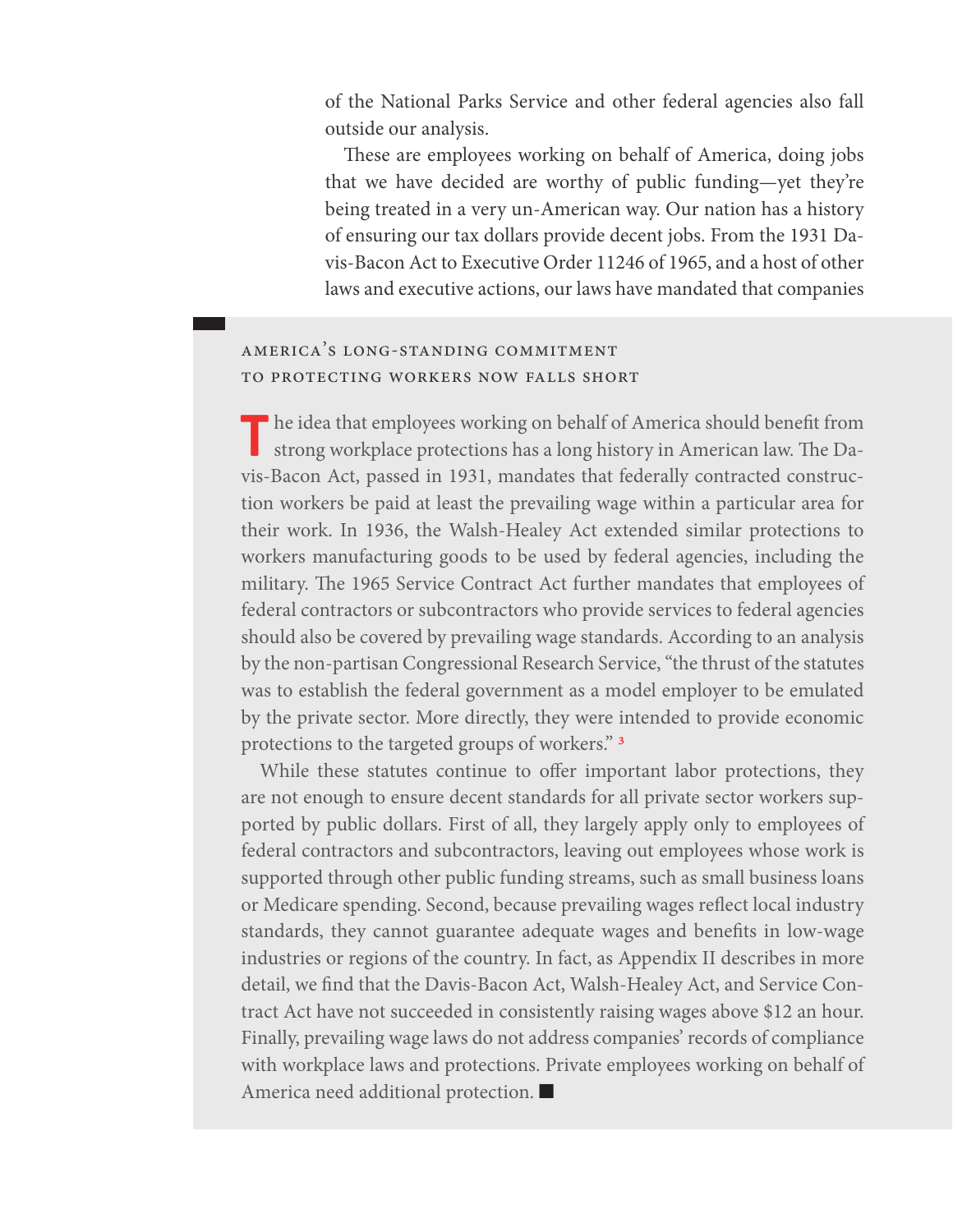working on behalf of the American people are upholding high standards of employment practices. Yet as the nature and prevalence of federal contracting, lending and grant-making have changed, and some laws have been weakened, working people have fallen through the cracks.

When our tax dollars underwrite bad jobs, the economy as a whole is weakened and all of us are negatively affected. There is a ripple effect as low-paid workers and their families have little money to spend, hindering economic growth that could be creating more jobs. Poorly-paid workers also contribute less in taxes and are more likely to rely on public benefits to care for their families. In contrast, we would all benefit from an economy where workers earn good wages—and we have a special responsibility to see that the people working on behalf of our nation are paid and treated fairly. Raising standards for people working on behalf of America is one important piece to providing opportunities for workers to reach the middle class.

In his 2013 State of the Union Address, President Obama acknowledged the key role that middle-class jobs play in our economy, announcing that "it is our generation's task to reignite the true engine of America's economic growth—a rising, thriving middle class." President Obama outlined a powerful policy vision to strengthen the middle class and jumpstart the economy, from raising the minimum wage to making high-quality preschool accessible to all Americans. Yet these proposals will require Congressional approval. Legislative action would likely also be necessary to reach all of the 1.992 million low-wage private sector workers whose jobs are funded by the federal government. But through an executive order, President Obama has significant authority to improve the jobs of many of the poorly-paid workers whose work is paid for with our tax dollars.

At a time of budget cuts and austerity, lifting and broadening standards for employees working on behalf of America would not necessarily mean a significant increase in the tab for taxpayers. Evidence on the impact of local living wage laws and economic development agreements that incorporate job standards indicates that the cost to taxpayers does not rise dramatically when workers are paid decent wages.<sup>2</sup> In addition, companies that raise wages benefit from productivity gains and reduced employee turnover. By raising wages for these workers, there will also be public savings due to the reduction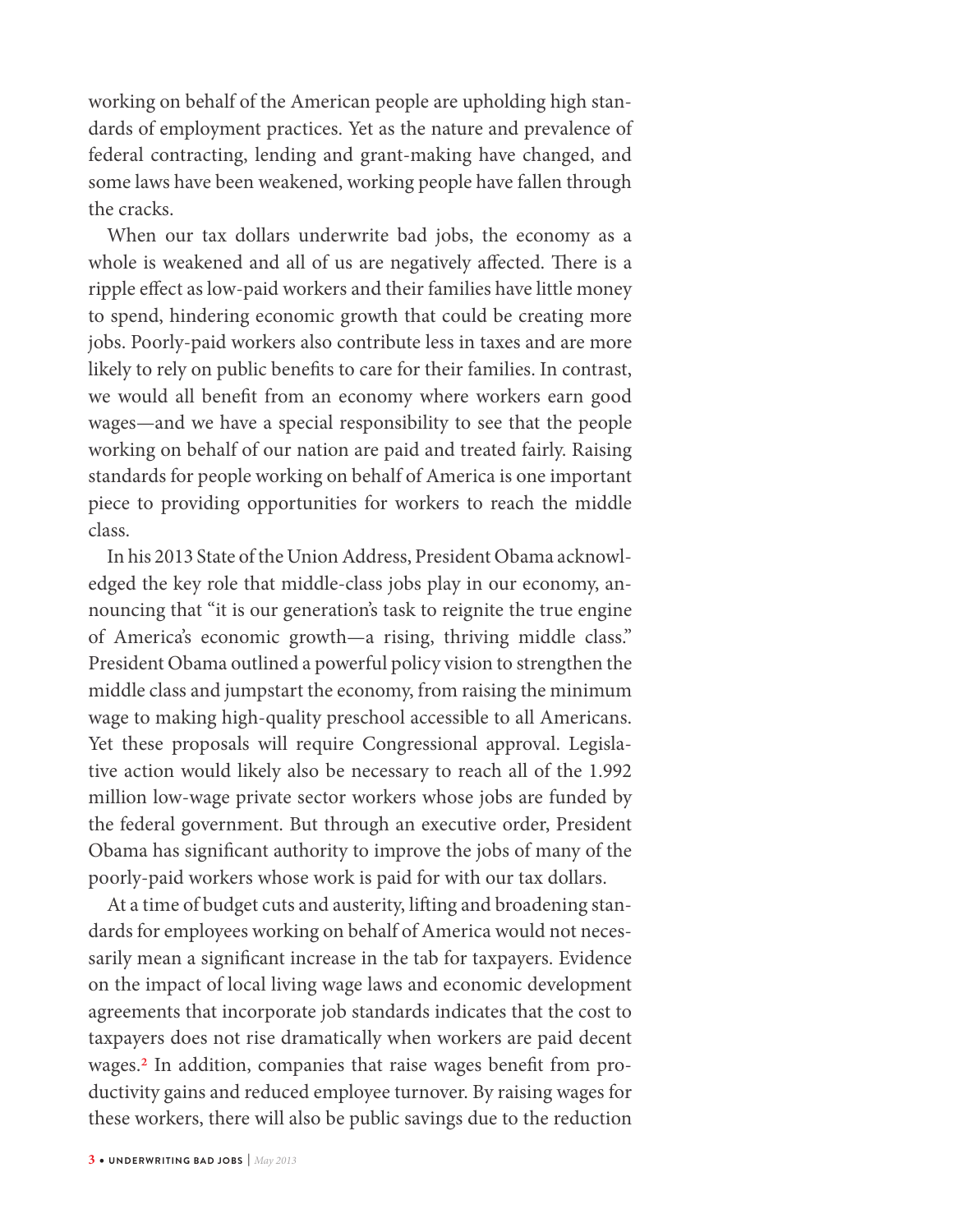in demand for public benefits like food stamps. Finally, high salaries of executives at contracting firms suggest that there are substantial funds that could be better allocated. In many cases, raising wage standards for workers may not require any additional taxpayer dollars.

Today, we have an opportunity to do right by workers who are working on behalf of America by ensuring our tax dollars are providing decent and fair wages. This report provides an analysis of the current composition of poorly-paid workers whose jobs are funded with our tax dollars. These workers represent a large spectrum of occupations, from workers sewing military uniforms to hospital aides funded by Medicare, security guards with contracts to protect public buildings, and food cart vendors at the National Zoo. We look at the role of taxpayer dollars in fueling the low-wage labor market and explore the disparity between low-wage workers and highly-paid CEOs in the Washington D.C. area, where a disproportionate percentage of contracting dollars are spent. Finally, we offer policy recommendations outlining an executive order that could raise standards for low-wage employees who are working on behalf of our country.

#### defining low-wage work

**W** e define low-wage work as a job paying \$12 an hour or less, equivalent to an annual income of about \$24,000 for a fulltime worker.4 Nationwide, a family of four trying to subsist on \$24,000 a year hovers near the poverty level. Even a single worker with no dependents would find no room in a basic budget for health coverage, a retirement nest egg, or building emergency savings.<sup>5</sup> At the same time, many low-wage workers cannot find full-time work and some live in parts of the country where the cost of living is higher than the national average. For these reasons, we define jobs paying \$12 an hour or less as low-wage positions. About a third of U.S. workers are paid wages below \$12 an hour. Importantly, two million of these poorly paid workers are employed not by Walmart or McDonalds, or another corporation aiming for the highest possible profit at the lowest possible cost, but ultimately by U.S. citizens through our tax dollars.  $\blacksquare$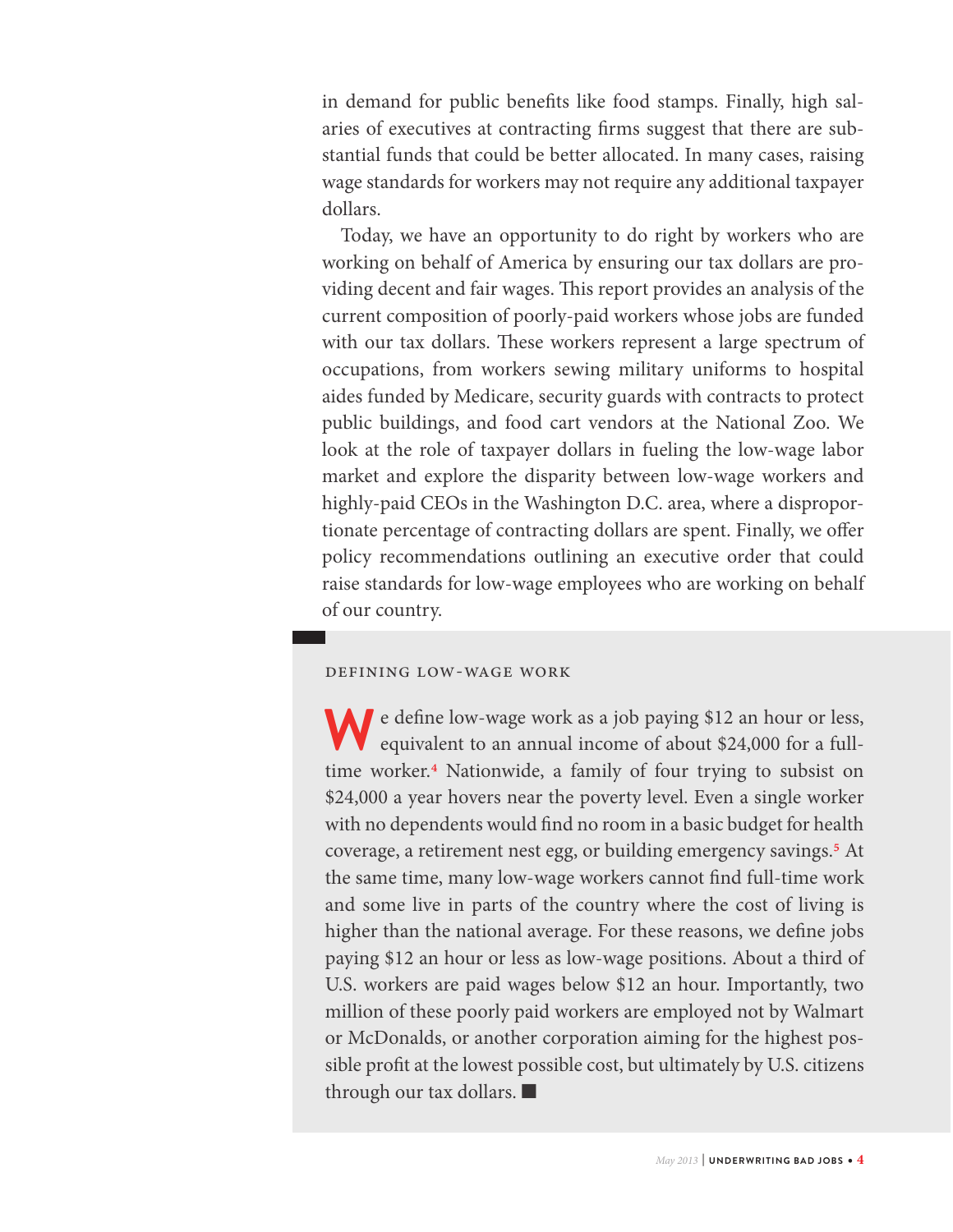# **Streams of Federal Funding for Private Sector Jobs**

merican tax dollars contribute to poorly paid jobs in several different ways. This paper will focus on direct federal contracts as well as federal health care spending, loans through the Small Business Administration, fede several different ways. This paper will focus on direct federal contracts as well as federal health care spending, loans through the Small Business Administration, federal infrastructure grants to states, cities, and counties, and janitorial staff who clean federal buildings leased from private companies.

#### table 1. LOW-WAGE PRIVATE SECTOR WORKERS FUNDED by public dollars

| Jobs funded through direct federal contracts                           | 560,000   |
|------------------------------------------------------------------------|-----------|
| Jobs funded through SBA loans                                          | 204,000   |
| Jobs funded through Medicare spending                                  | 759,000   |
| Jobs funded through federal Medicaid spending                          | 425,000   |
| Jobs funded through federal Child Health<br>Insurance Program spending | 2,000     |
| Jobs supported by Public Buildings Service<br>property leases          | 9,000     |
| Jobs funded through federal infrastructure funds                       | 33,000    |
| ΤΟΤΑΙ                                                                  | 1,992,000 |

# Jobs Funded Through Direct Federal Contracts

Federal contracting has grown rapidly over the past decade doubling between 1996 and 2009 before decreasing slightly in the years since 2010.<sup>6</sup> In 2012, businesses were provided with \$446.5 billion in taxpayer dollars to perform work in the United States under federal contracts. They employed an estimated 2.2 million U.S. workers. Many of these employees were well-paid engineers and scientific researchers, aerospace employees and skilled construction workers earning a decent income. Yet an estimated 560,000 Americans em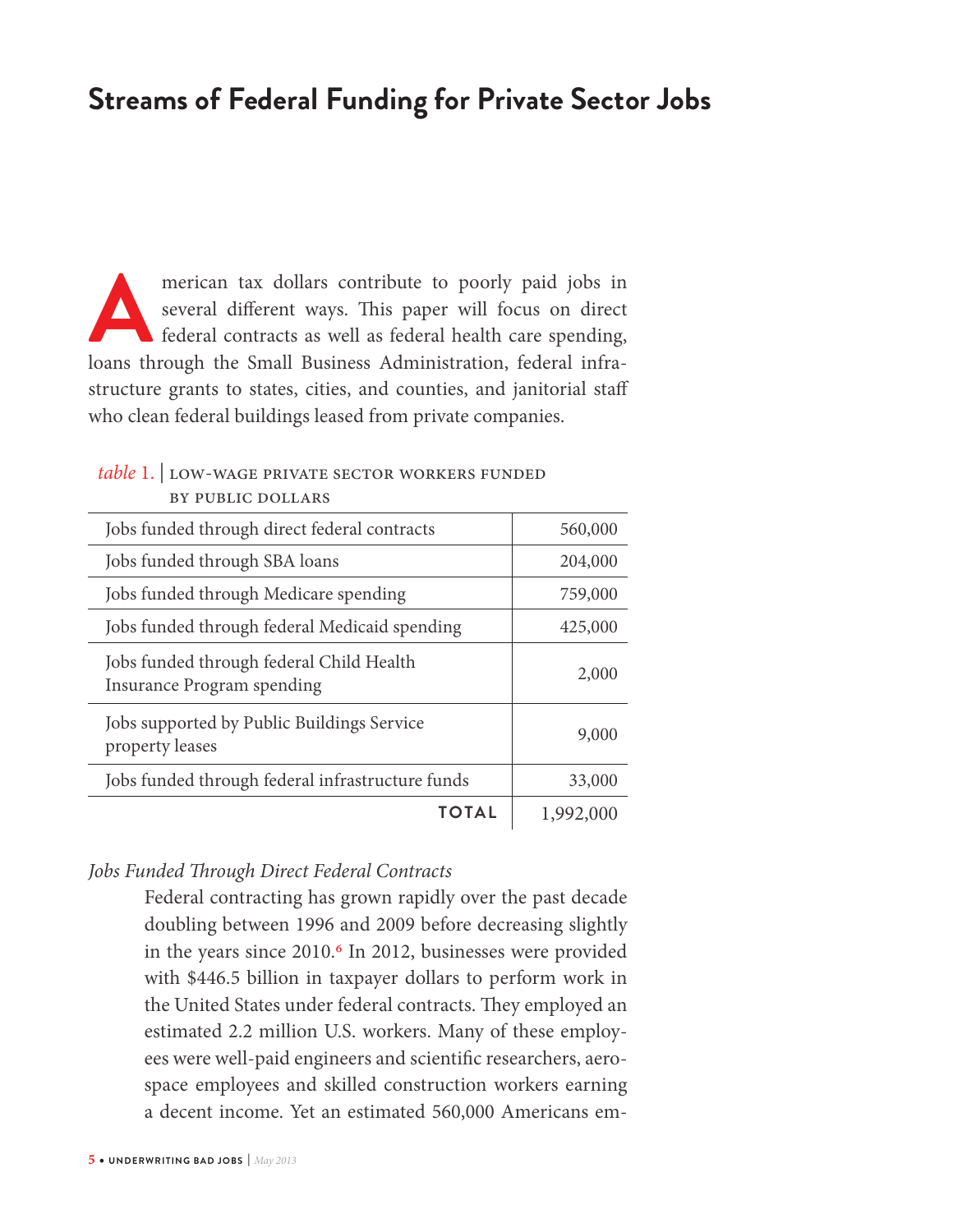ployed by federal contractors were paid \$12 an hour or less. Most of these low-wage contract workers are clustered in sectors and industries like apparel manufacturing, retail trade, basic construction, facilities support, security services, and education. But, even industries such as scientific research and development services and aerospace product and parts manufacturing, often seen as high-wage sectors, included large numbers of positions paying \$12 an hour or less in addition to more highly compensated workers. Overall, a study by the Economic Policy Institute finds that employees of federal contractors are far more likely to earn poverty-level wages than workers employed directly by the federal government.7

### Jobs Funded Through Federal Health Care Spending

In 2011, (the latest date for which detailed figures are available) more than \$1 trillion in federal tax dollars were spent on health care, including Medicare and Medicaid, the Children's Health Insurance Program, veteran's health care, the military health care system, health research, and other programs. Health care spending is expected to continue growing as the U.S. population ages. Looking specifically at funding for privately-run hospitals, nursing and elder care facilities, and home health care, federal spending totaled \$552.4 billion and supported an estimated 3.7 million private sector jobs. An estimated 1.2 million of these jobs were low-wage positions, including workers employed as nursing attendants, medical assistants, hospital orderlies, and home health aides.

### Jobs Funded Through Small Business Administration Loans

The Small Business Administration also subsidizes private sector jobs, principally through its  $7(a)$  and 504 Certified Development Company loan guaranty programs. According to the agency's financial report, these two primary loan programs supported \$30.3 billion in lending in fiscal year 2012, subsidizing 609,437 jobs.<sup>8</sup> An estimated 204,000 of these jobs were low-wage positions: about half of low-wage SBA-supported jobs were in the service sector and another quarter were in wholesale and retail trade.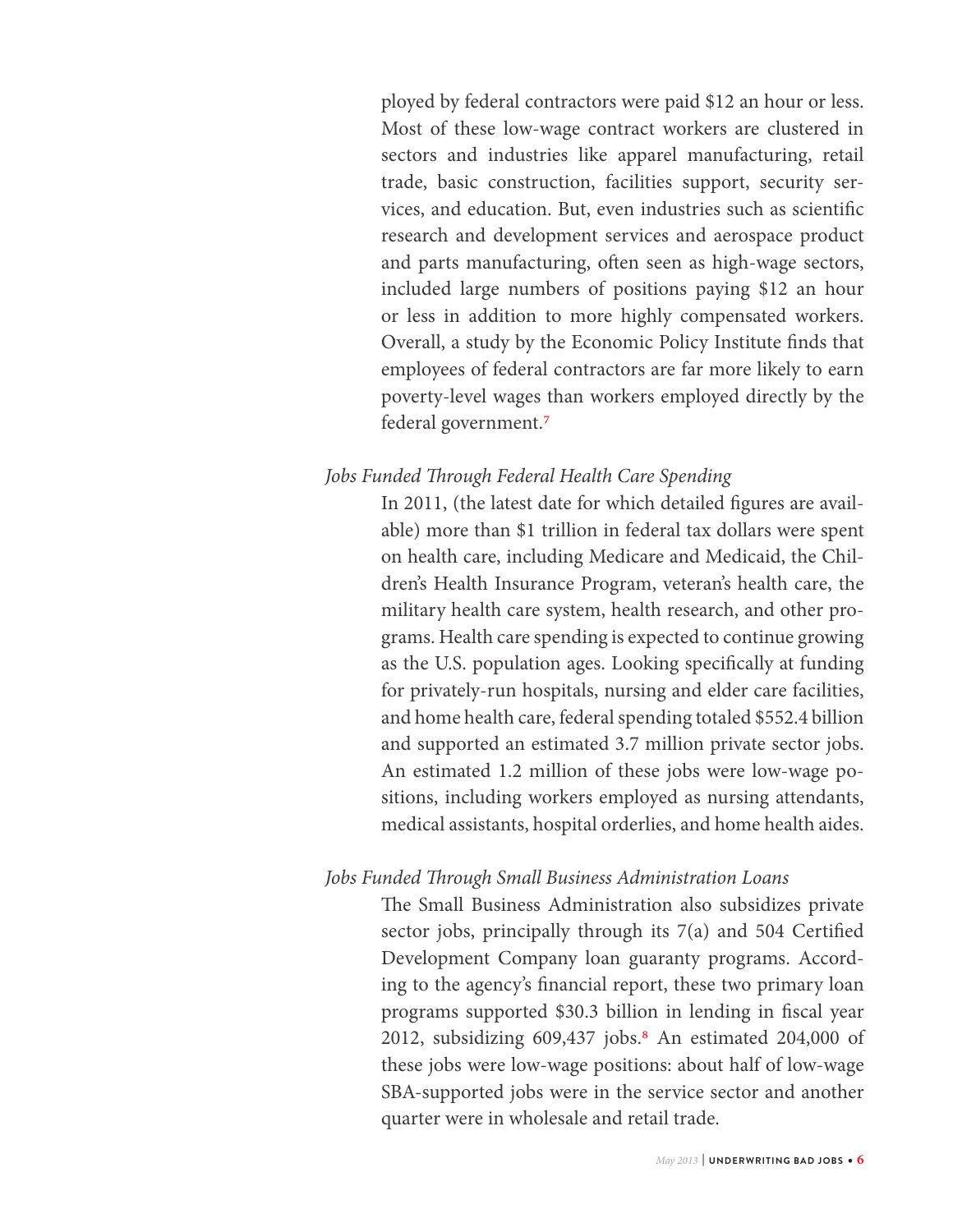## Jobs Funded Through Federal Infrastructure Funds

In 2012, the federal government supported infrastructure projects by states, counties, and municipalities worth \$74.1 billion, including building and repairing roads, bridges, and highways; constructing water, sewer, gas, power, and communication systems; and other heavy and civil engineering construction such as dredging, developing ports, and improving parks. Together, these grants supported approximately 266,000 jobs, most of them well-paid construction positions. Yet an estimated 12 percent of these grant-supported jobs representing approximately 33,000 workers—were paid less than \$12 an hour. Construction laborers and helpers were among the lower wage occupations in this industry.

#### Jobs Supported Through the Public Buildings Service

The U.S. General Services Administration's Public Buildings Service describes itself as "the landlord for the civilian federal government."<sup>9</sup> The division both acquires real estate on behalf of the federal government and serves as a caretaker for federally-owned property located throughout the nation. The Public Buildings Service interacts with the private sector workforce in a range of ways, but one is particularly stark when it comes to the low-wage employees. According to the most recent figures, the PBS leased 191.4 million square feet of property across the nation from private landlords.<sup>10</sup> This provided office space for over half of the federal workforce and someone to mop the Ioors, scrub the bathrooms, and dust the furniture throughout these buildings. We estimate 16,000 janitorial employees service these leased buildings, and an estimated 9,000 earn less than \$12 an hour. Because federal prevailing wage law covers "service contracts" but not property leases, these workers are excluded from the law's coverage, even though they do identical work to janitors working in federally owned buildings.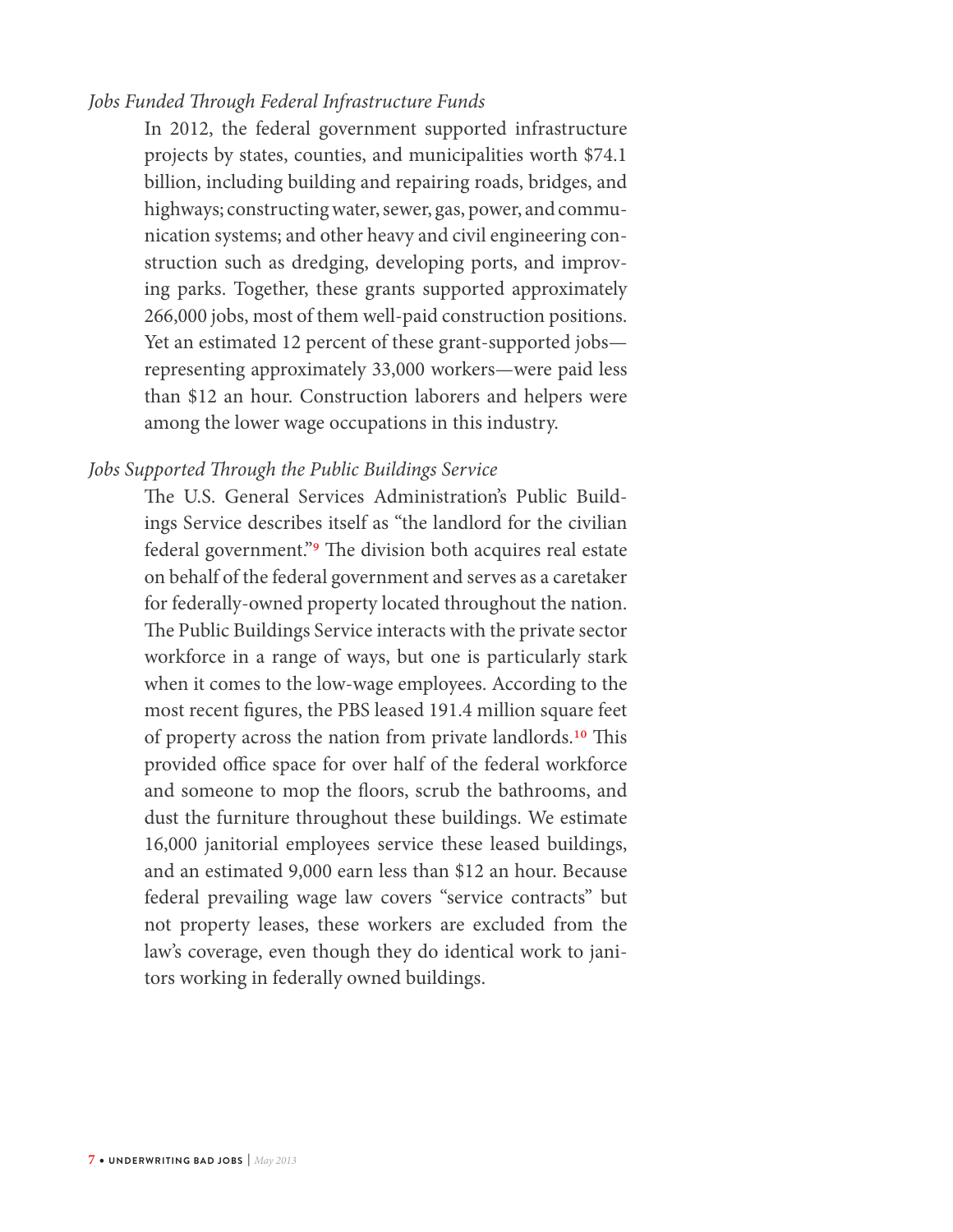# **A Closer Look at the Jobs and Industries Supported by Federal Funding**

This section provides a more nuanced picture of some of the low-wage jobs we are underwriting with our tax dollars. We focus on the federal impact on employment standards in both some of the nation's largest low-wage indus low-wage jobs we are underwriting with our tax dollars. We focus on the federal impact on employment standards in both some of the nation's largest low-wage industries (retail, food service), as well as smaller industries where the federal role is particularly significant.

## Figure 1. | FEDERALLY-SUPPORTED LOW-WAGE EMPLOYMENT, small industries/sectors



# Figure 2. | FEDERALLY-SUPPORTED LOW-WAGE EMPLOYMENT, large industries/sectors



SOURCE: Dēmos analysis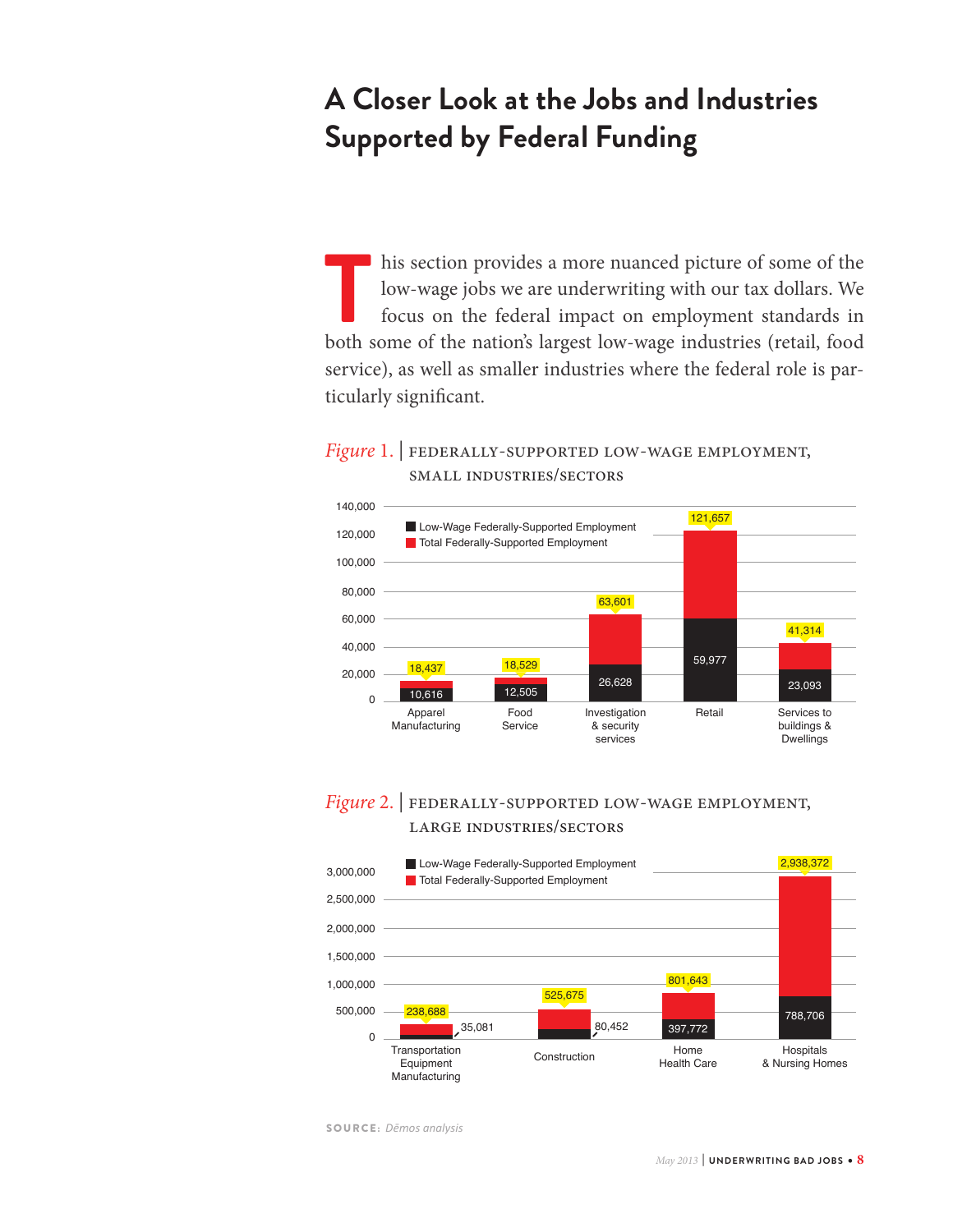#### **APPAREL MANUFACTURING**

# **OUR TAX DOLLARS: At Least 11,000 Poorly-Paid Workers**

The U.S. apparel manufacturing employment peaked in 1973,

when 1.4 million Americans were employed making clothing.11 Due to technological change and growing imports from abroad, just 133,000 Americans worked in the industry by 2012. Yet apparel manufacturing is worth highlighting because it is a predominantly a low-wage industry where nearly one out of every seven dollars in revenue comes from taxpayers. The clothing they make includes uniforms for the U.S. military. Overall an estimated 58 percent of U.S. apparel manufacturing employees earn \$12 an hour or less: sewing machine operators, the largest occupational group, earn a median wage of \$9.29; textile cutting machine setters, operators and tenders typically earn \$9.90. More troubling still, a 2006 survey of workers at eight federal apparel contractors found that many employees were actually paid far less than the industry median, earning just \$6.55 an hour on average.<sup>12</sup> Most of the workers surveyed had no health care coverage and reported labor and employment law violations, including forced overtime and hazardous work conditions.

**Sewing Machine Operator:** *I have been working at [a federal apparel contractor] for 24 years and people coming in off the streets make more money. The production rates are too high and wages and benefits need to be improved. When I make production [quota] I get \$10.25 per hour but I hardly ever do, so most of the time I'm making \$7.25. They give us health insurance, but my deductible is \$3000 and three years ago I had to file for bankruptcy.*\*

\* This worker is employed by a federal apparel contractor in the United States and preferred to remain anonymous. Many apparel workers fear retaliation if they speak out about their jobs.

#### **CONSTRUCTION**

## **OUR TAX DOLLARS: At Least 80,000 Poorly-Paid Workers**

Construction employment fell dramatically during the Great Recession and has still not fully recovered. Nevertheless, 5.85 million Americans were employed in the construction sector in 2012 and most were decently compensated, with median pay topping \$19 an hour (\$26.73 for construction workers represented by unions). Despite middle-class wages overall, about 18.5 percent of construction employees—primarily non-union laborers and helpers in various construction trades—earned \$12 an hour or less. With close to \$30 billion in federal construction contracts in 2012 and another \$74.1 billion in federally funded public infrastructure projects, a sig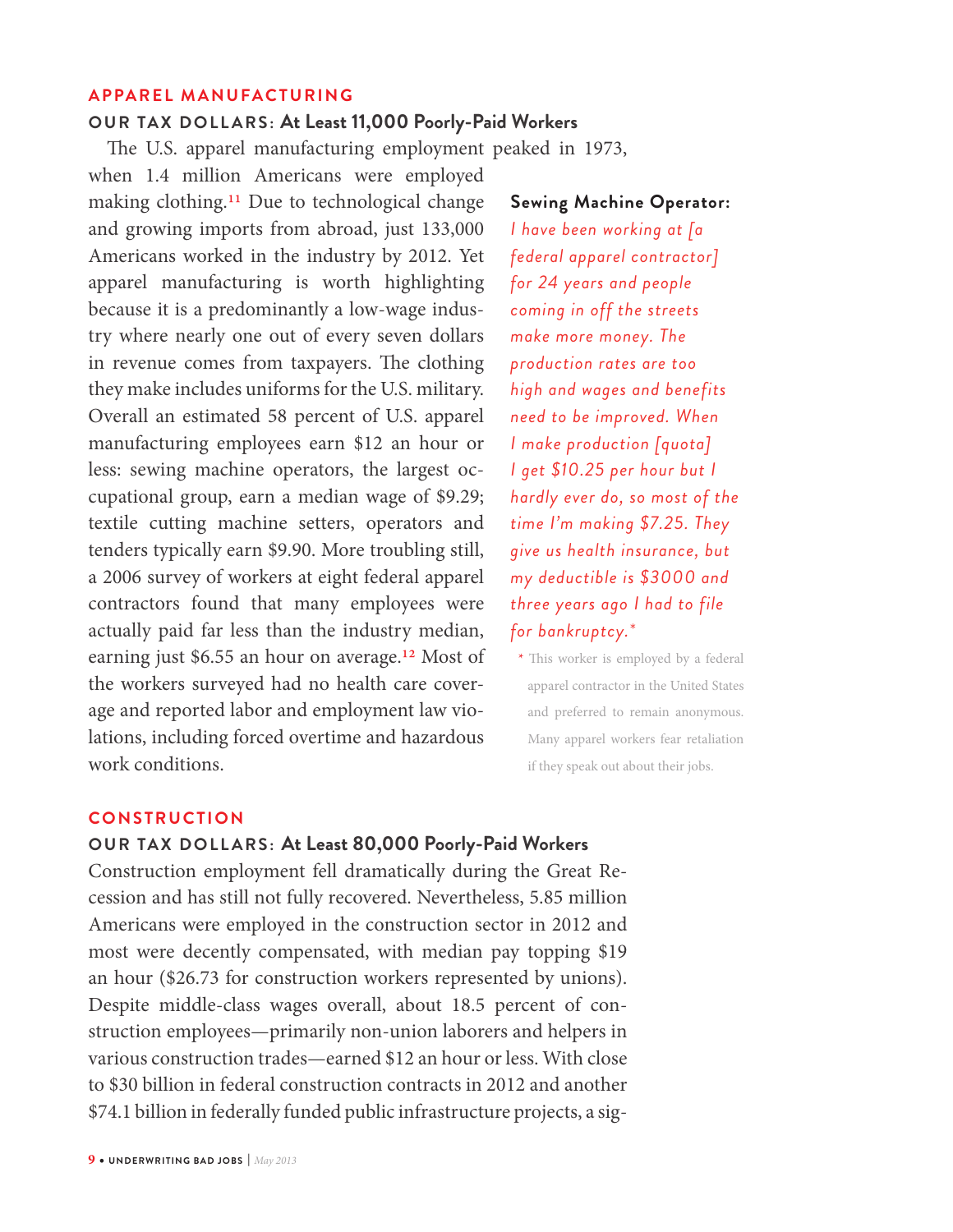nificant number of these low-wage construction jobs are paid for by the federal taxpayer. In addition, the Small Business Administration reports that it supported approximately 66,000 construction jobs in 2012, an estimated 12,000 of which paid low wages. Between these three sources, an estimated 80,000 construction workers whose jobs were funded by our tax dollars earned low wages. Taxpayers' footprint in this industry is not insignificant: about 12 percent of construction industry revenue in 2012 came from either direct federal contracts or via grants to state and local governments. In sub-industries, like highway, street, and bridge construction, federal grant funding accounted for 70 percent of industry revenue. The large proportion of federally-funded work suggests that federal efforts to raise work standards for construction funded by taxpayers could boost low-wage workers across the industry.

#### **FOOD SERVICE**

#### **OUR TAX DOLLARS: At Least 13,000 Poorly-Paid Workers**

Restaurant sales exceeded \$630 billion in 2012.13 Yet the typical waiter or waitress earns just \$9.89 an hour, including tips, while restaurant cooks earn \$10.43. In fast food, the wages are still lower, with fast food cooks making \$8.85 and even many first-line supervisors and managers earning less than \$12 an hour. More than 9.5 million Americans work in food services (including employees of bars and other drinking places) and more than two-thirds of

**My name is Fidelina Santana** *and I am 40 years old. I have worked in the food court at the Ronald Reagan building for nine years. Even after so many years of hard work, I only earn \$9.50 an hour and I don't have any benefits. To make ends meet, I need to work 73 hours a week. I don't even get overtime. I work so much because I am a single mother of three children. I need to feed them and put a roof over their heads, even if it's only a bedroom that I rent in my sister's house.*

them are low-wage workers. In 2012, nearly a billion dollars in federal contracts went to this industry, subsidizing an estimated 13,000 low-wage jobs. While the federal footprint in the industry is small, additional low-wage food service jobs were subsidized through SBA loans and through the National Parks Service and other public agencies that grant concessions to

low-wage restaurants, snack bars, food carts and other food service establishments to operate on public land.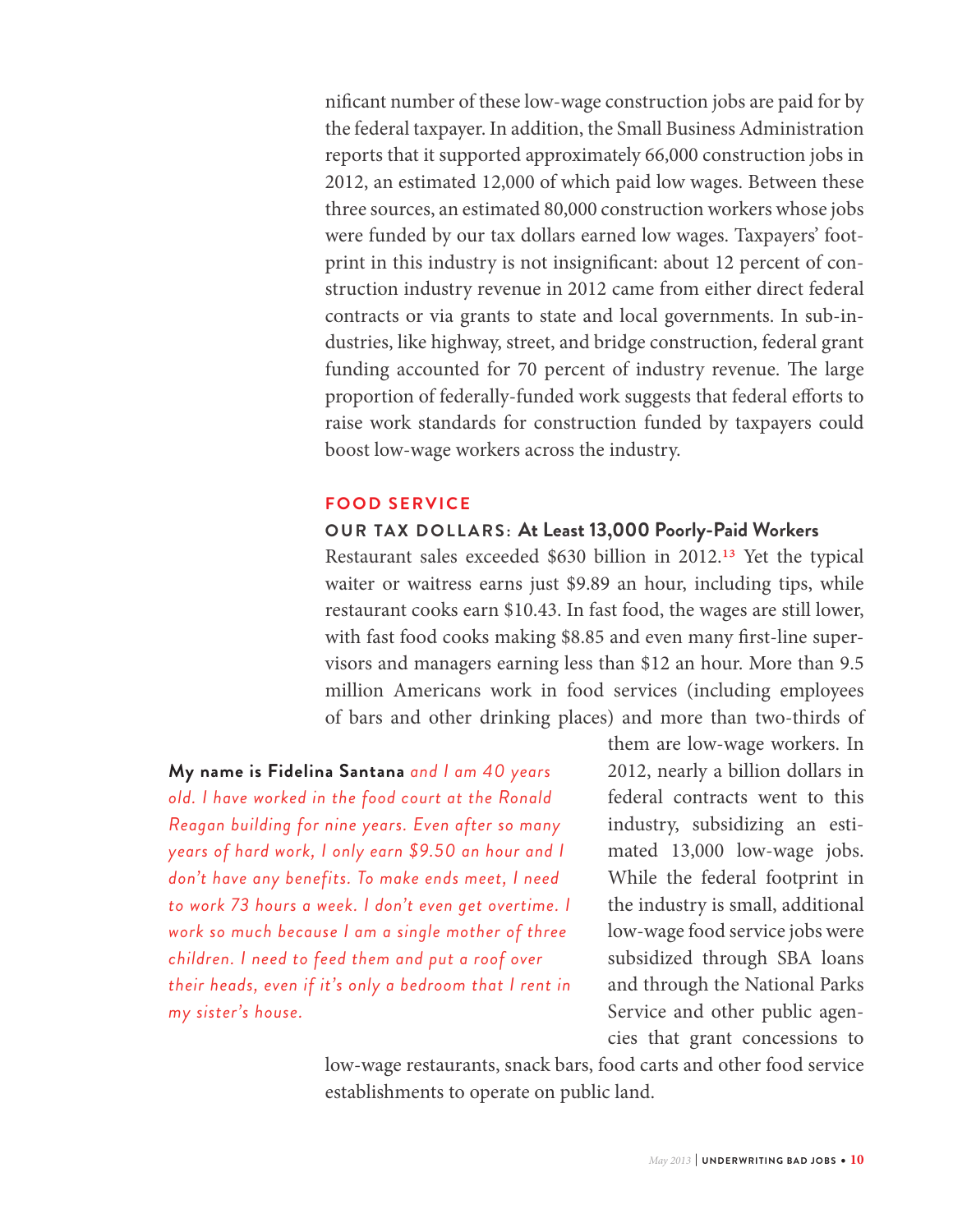#### **HOME HEALTH CARE SERVICES**

#### **OUR TAX DOLLARS: At Least 398,000 Poorly-Paid Workers**

According to the Bureau of Labor Statistics, the top two fastest growing occupations in the United States are personal care aides and home health aides, jobs that will grow by 70 percent and employ 3.2 million Americans by 2020.14 Despite the important role they play in ensuring quality care and dignity for the ill, disabled or the elderly, these workers are among the lowest paid in our economy. Personal care aides, who assist the elderly or people with disabilities with daily living activities, earn a median wage of just \$8.90 an hour in the home health care services industry, while home health aides, who perform routine medical duties such as changing bandages, dressing wounds, and applying medications, typically earn just \$9.82. In the industry as a whole, which also includes visiting nurses and other medical professionals, the median wage is only \$11.70 an hour. Many low-wage workers in the home health care industry are excluded from the minimum wage and overtime laws that protect other workers, suppressing wages in the home health care industry a whole. Yet two-thirds of the home health care services industry is supported by our tax dollars, primarily through Medicare and Medicaid, contributing to 398,000 poorly-paid home health care jobs.

# **HOSPITALS, NURSING HOMES AND ELDER CARE FACILITIES**

#### **OUR TAX DOLLARS: At Least 789,000 Poorly-Paid Workers**

Health care is one of the fastest growing sectors of the American economy, with industries that care for an aging population, such as nursing homes and other community care facilities for the elderly projected to add more than half a million jobs by 2020. If present trends continue, nearly half of those jobs will pay low wages: today 1.1 million low wage workers labor in nursing homes and elder care facilities, and another 767,000 work in hospitals. Nursing attendants, medical assistants, hospital orderlies, and health aides are among the occupations with a median wage of \$12 an hour or less. And tax dollars play a major role in health care and its lowwage sectors, with direct spending through Medicare, Medicaid, and other programs accounting for roughly 40 percent of hospitals, nursing homes, and elder care facilities' revenue in aggregate, subsidizing an estimated 789,000 low-wage jobs. As a result, citizens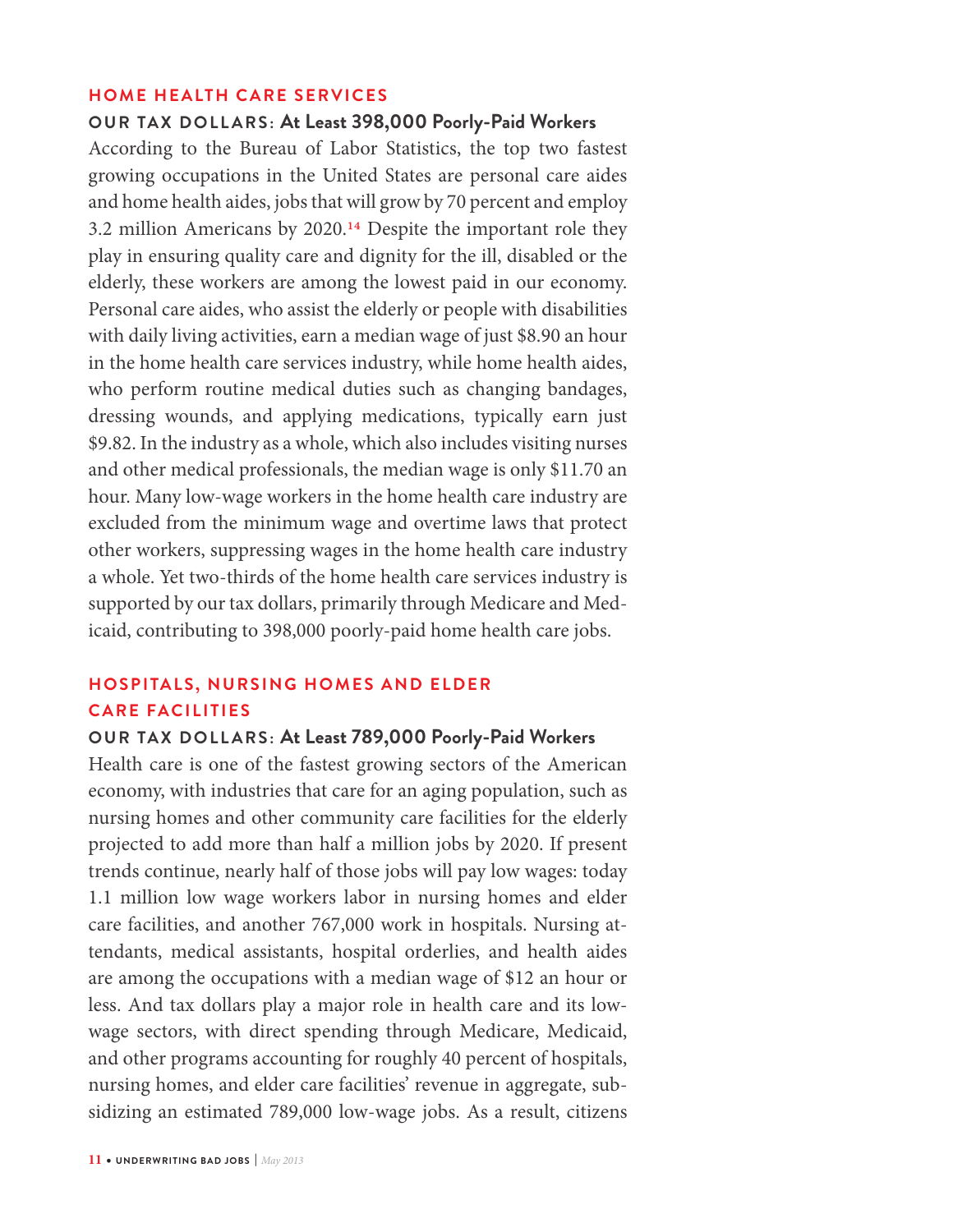could leverage tax dollars to push for increased wages for low-paid health care workers. A federal push to raise pay for workers providing hospital and nursing/residential care funded by taxpayers could boost low-wage workers across the industry.

# **INVESTIGATION AND SECURITY SERVICES**

## **OUR TAX DOLLARS: At Least 27,000 Poorly-Paid Workers**

In 2012, 812,000 Americans were employed in investigation and security services, an industry that includes private detectives and armored car drivers. Most workers in this industry, however, have a more familiar job title: security guard. According to the Bureau of Labor Statistics, security guards have a median wage of just \$10.91 an hour—in the industry as a whole, 42 percent of workers earned less than \$12 an hour. With \$3.6 billion in federal contracts to private investigation and security services companies in 2012, taxpayer dollars subsidized at least 8 percent of the industry, including 27,000 low-wage workers. Yet the overall federal footprint is likely to be larger: for example, many contracts including a security component appear to be classified as "facilities support services" contracts, bundling in security guards with a range of other workers. In addition, many federally-owned buildings leased by private companies also contract with security companies employing guards. Finally, some portion of Small Business Administration loans subsidize security companies—in fact security guard firms are among the companies touted as SBA success stories.15

# **RETAIL**

# **OUR TAX DOLLARS: At Least 60,000 Poorly-Paid Workers**

One in ten American workers is employed in the retail sector: half of them earn less than or equal to \$12 an hour. Retail cashiers, for example, earn a median wage of just \$9.13 an hour, stock clerks earn \$9.80, and the retail salespeople who make up the bulk of employees in the sector make \$10.09. Widespread practices of involuntary part-time work and unstable scheduling push incomes in this sector even lower. The retail sector received \$3.7 billion in federal contracts in 2012, supporting an estimated 45,000 jobs, of which an estimated 22,000 paid \$12 an hour or less. Small Business Administration loans subsidized another 38,000 low-wage retail jobs. Additional workers are employed through National Parks Service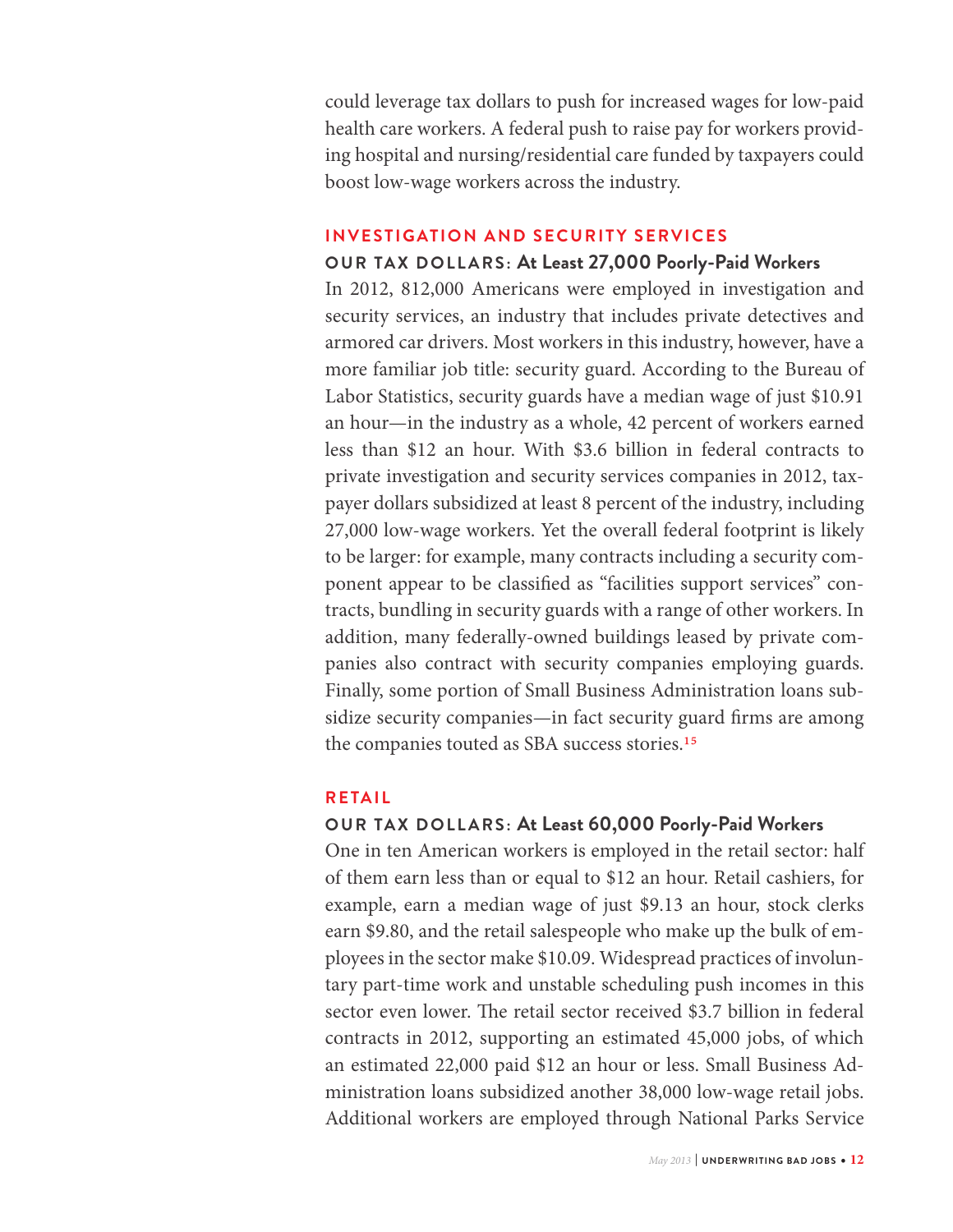and other public agencies that grant concessions to gift shops and other retail outlets to operate on public land.

#### **PROPERTY SERVICES**

#### **OUR TAX DOLLARS: 23,000 Poorly-Paid Workers**

Nearly 1.8 million Americans are employed in property services, formally known as the "services to buildings and dwellings" industry. Most clean and maintain buildings inside or out, working as janitors, cleaners, housekeepers, groundskeepers or landscapers. The building cleaning workers who made up half the industry earned a median wage of just \$9.48 an hour, while landscaping and grounds-keeping workers earn \$11.25—overall 56 percent of industry employees earn less than \$12 an hour, with more than a million workers earning low wages. In 2012, \$1.96 billion in federal contracts flowed to the industry, fueling 14,000 low-wage jobs. The real number of contract workers is likely higher, since many contracts

including janitorial and landscaping work appear to be classified as "facilities support services" contracts, bundling in these workers with a range of other occupations. An additional 9,000 low-wage janitorial workers cleaned buildings leased by the federal government from private companies which contracted for their own cleaning services. In addition, landscaping and grounds-keeping workers undoubtedly maintained the outside of federally-owned buildings, although

**My name is Guadalupe Rodriguez** *and I work for a janitorial company that cleans the commercial area of Union Station, a federal property. For 19 years I have cleaned this building, yet I only get \$8.75 an hour -without any benefits. Throughout all these years, I have received increases only when the federal government raised the minimum wage, which helps, but is not enough to live on… I hope the company I work for would offer me health benefits someday.*

their numbers were not calculated in this study. Small business loans to cleaning and landscaping firms may have enlarged the federal footprint in the industry, but the overall taxpayer role is small.

#### **TRANSPORTATION EQUIPMENT MANUFACTURING**

#### **OUR TAX DOLLARS: 35,000 Poorly-Paid Workers**

In general, transportation manufacturing is a high-wage sub-sector, with median pay ranging from \$17.58 an hour for workers in motor vehicle parts manufacturing to \$31.34 an hour for aerospace manufacturing workers. The need for highly skilled employees as well as a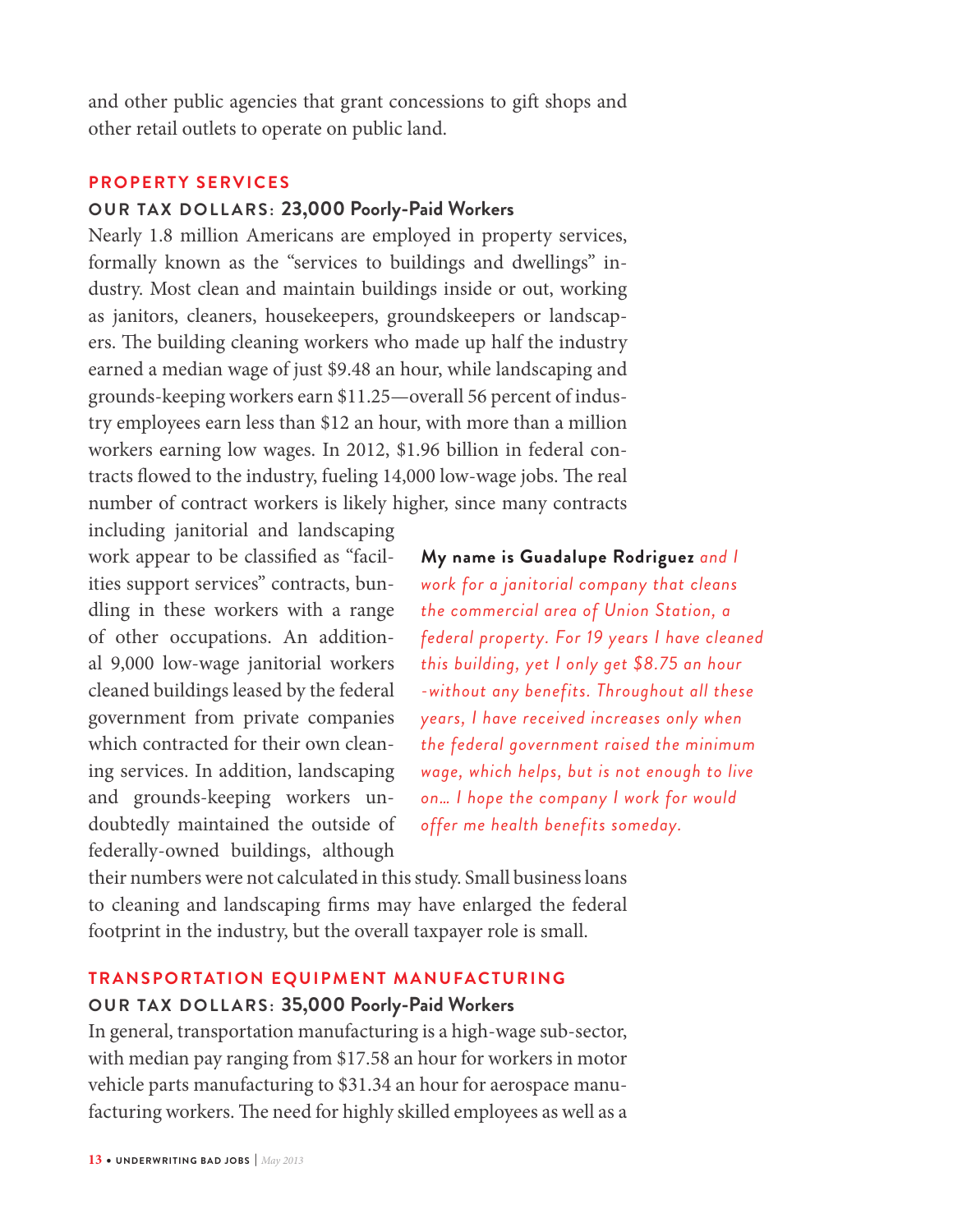unionized workforce generally helps to maintain middle-class jobs in the industry. Yet production helpers, who assist other workers, often make less than \$12 an hour. These employees are not apprentices but low-wage workers who, together with other poorly paid occupations, make up about 15 percent of equipment manufacturing employment. These industries are largely in business as a result of our taxpayer dollars: in 2012, aerospace manufacturing received 49 percent of its revenue from federal contracting, while boat and ship builders collected 57 percent of their revenue from federal contracts. Overall, the transportation equipment manufacturing industry took in \$108.6 billion in federal contract funds, particularly from the military, subsidizing an estimated 35,000 low-wage jobs. SBA loans contributed to an unknown number of additional lowwage transportation manufacturing jobs.

#### **OTHER INDUSTRIES, OTHER JOBS**

## **OUR TAX DOLLARS: 565,000 Poorly-Paid Workers**

Federal tax dollars fuel low-wage jobs in many other industries besides the ones highlighted here: warehouses, daycare centers, offices staffed by administrative workers, industrial laundries, slaughterhouses, and private prisons, among many others. These jobs are captured in the overall number of low-wage jobs funded by federal contracts, health care spending, and SBA loans.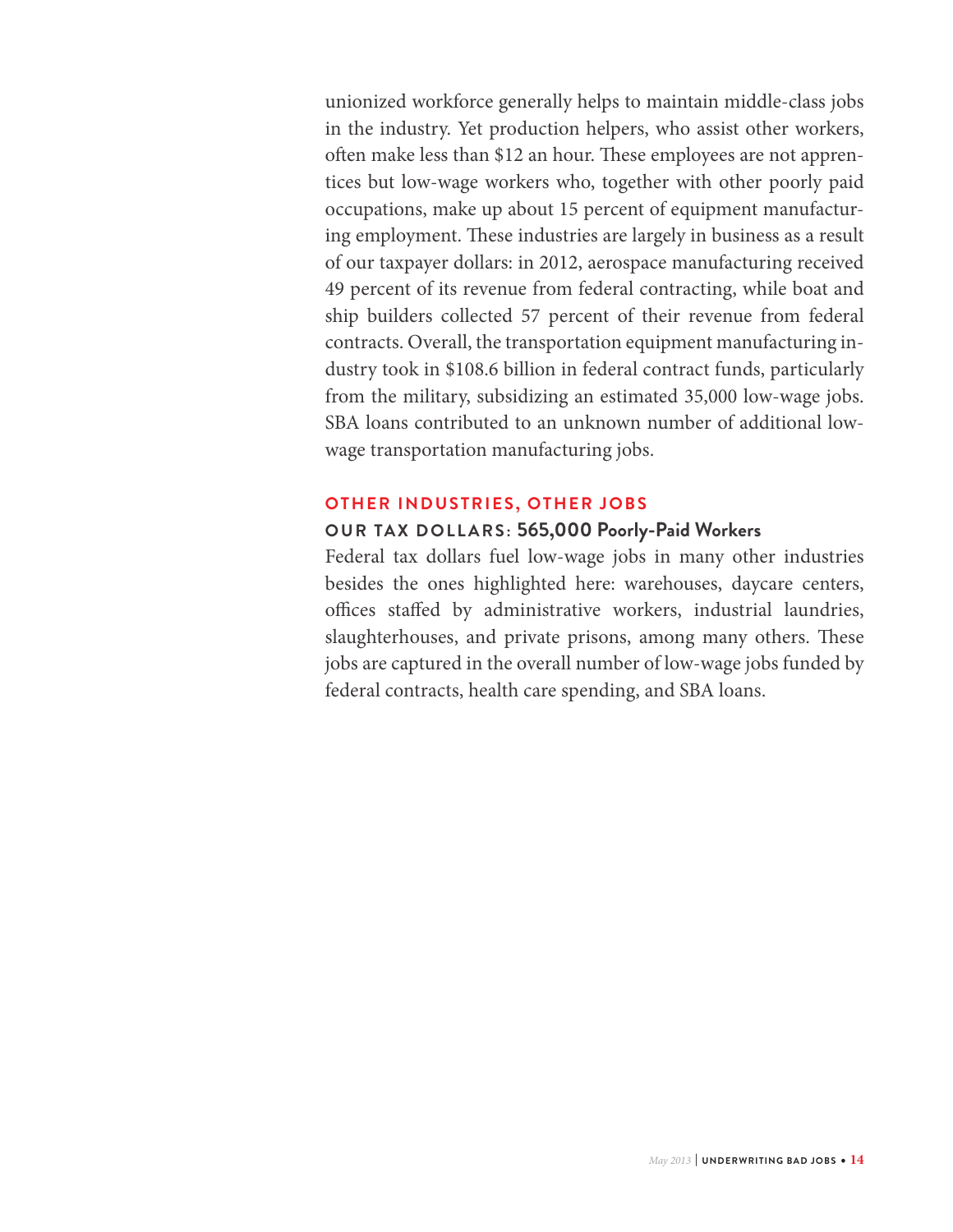# **High Pay for Contracting Executives**

ot everyone working on behalf of America earns low<br>wages. While workers sewing military uniforms, janitors<br>sweeping the floors of our nation's grand public buildings,<br>and health aides helping Medicare recipients to bathe a wages. While workers sewing military uniforms, janitors sweeping the Ioors of our nation's grand public buildings, and health aides helping Medicare recipients to bathe are paid very little, taxpayers provide generous reimbursements to senior executives at companies with federal contracts.

Concerned about contracting executives netting a windfall at the public expense, Congress set a cap on compensation for defense contractors in 1995. In subsequent years, the cap was expanded to include all employees of all federal contractors (not only defense), but it may be doing little to restrain pay for top executives. By design, the cap never limited total executive pay, but rather stipulated that

the federal government would not allow compensation costs above a specified amount to be paid for with tax dollars. The problem is that the maximum amount is pegged to the compensation levels of the nation's highest-earning corporate executives. As executive pay in the private sector has skyrocketed, so has the amount that

**My name is Roxanne Mimms.** *I am a cook at the Smithsonian National Zoo… I dream to be able to provide for my family and to own a business that I can leave to my kids one day. I would like that business to be a restaurant. I graduated from Career Tech but haven't been able to find a job in my field. I've had to put my dreams on hold and am now working at the National Zoo. Wages here are too low for the work we do…*

the federal government will allow executives to be paid through our tax dollars. Today, contractors can be reimbursed for a maximum of \$763,029 in compensation for any given employee.<sup>16</sup> The president of the United States, meanwhile, earns an annual salary of \$400,000, while U.S. median household income is \$50,054.17

The sharp disparity between low-wage contract workers at the bottom and executives at the top mirrors the growing income inequality of the nation as a whole. Between 1993 and 2011, real incomes for the top one percent of Americans grew 57.5 percent, according to economist Emmanuel Saez, while the rest of American families saw their real incomes grow just 5.8 percent over the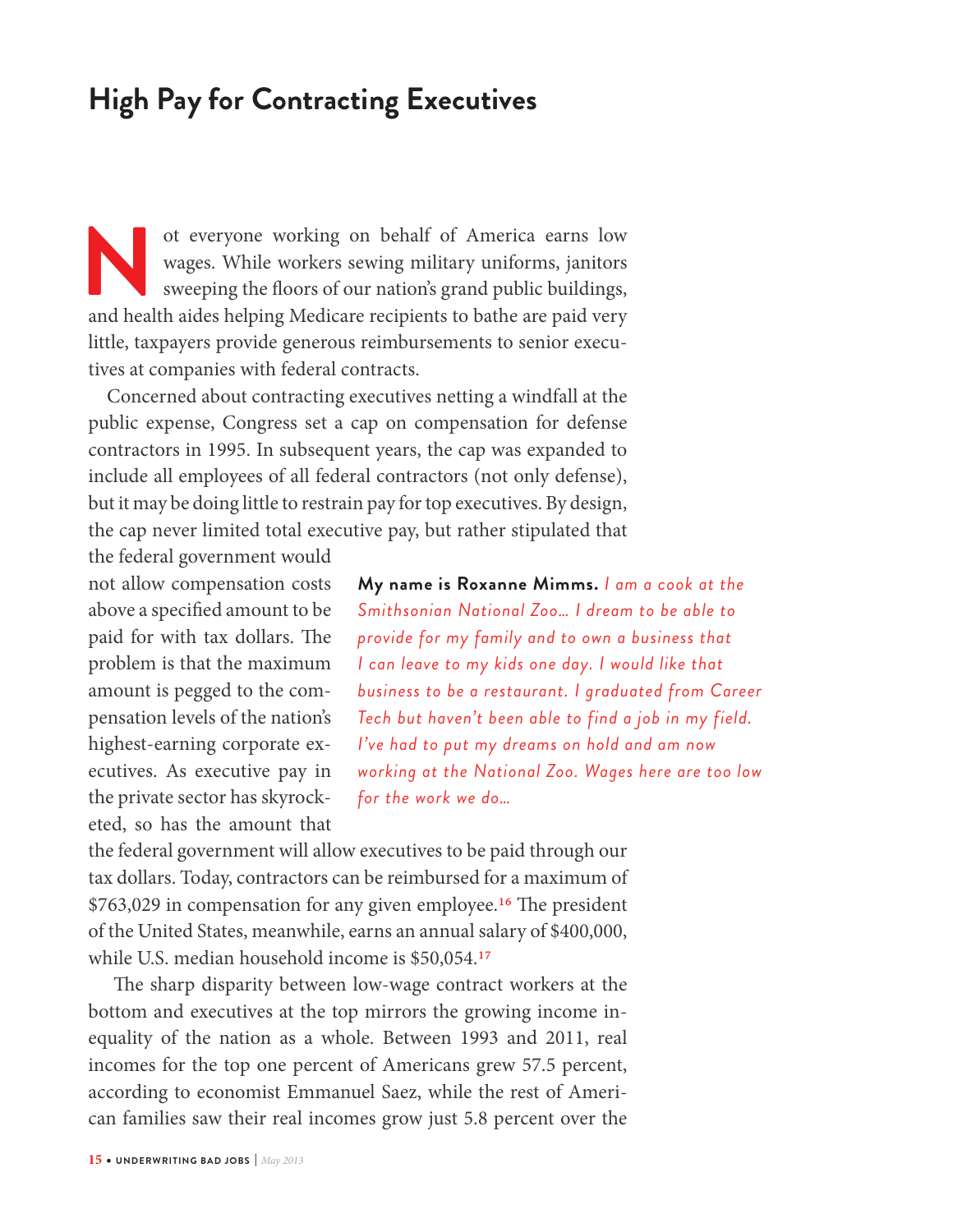18-year period.<sup>18</sup> Since the Great Recession officially ended in 2009, the trend has become even more pronounced: the top one percent of Americans have enjoyed 121 percent of the income gains Iowing to the economy as a whole. Growing inequality and a lack of economic mobility strike at the heart of America's promise to offer all citizens willing to work a chance at a decent life. This paper illustrates one way that destructive inequality is fueled and exacerbated on the taxpayer's dime.

# washington d.c: a microcosm for the inequities of federal contracting

**I** n 2011, 15 cents from every dollar in the federal pro-<br>curement budget flowed through just one metropoln 2011, 15 cents from every dollar in the federal proitan area: Washington D.C. The Washington region, home to two percent of the nation's population, was the destination for \$80 billion in contracting spending, according to analysis by Stephen Fuller of George Mason University.<sup>19</sup> The region is therefore an ideal place to observe the dynamics of federal contracting and its influence on the larger economy.

The rise in economic inequality in the region has been stark. An analysis by Deborah Nelson and Himanshu Ojha at *Reuters* find that the top five percent of households in Washington, D.C. made more than \$500,000 on average in 2011, while the bottom 20 percent earned less than \$9,500 in the course of the year. The level of inequality has risen dramatically over the past twenty years and is wider than most other American cities.20 While contracting is far from the only factor contributing to the region's growing income disparity, its impact is visible at all levels of the economy.

At the high end, many of the mostly highly compensated executives of firms headquartered in the Washington D.C. region lead companies with billions of dollars in federal contracts. Wesley Bush of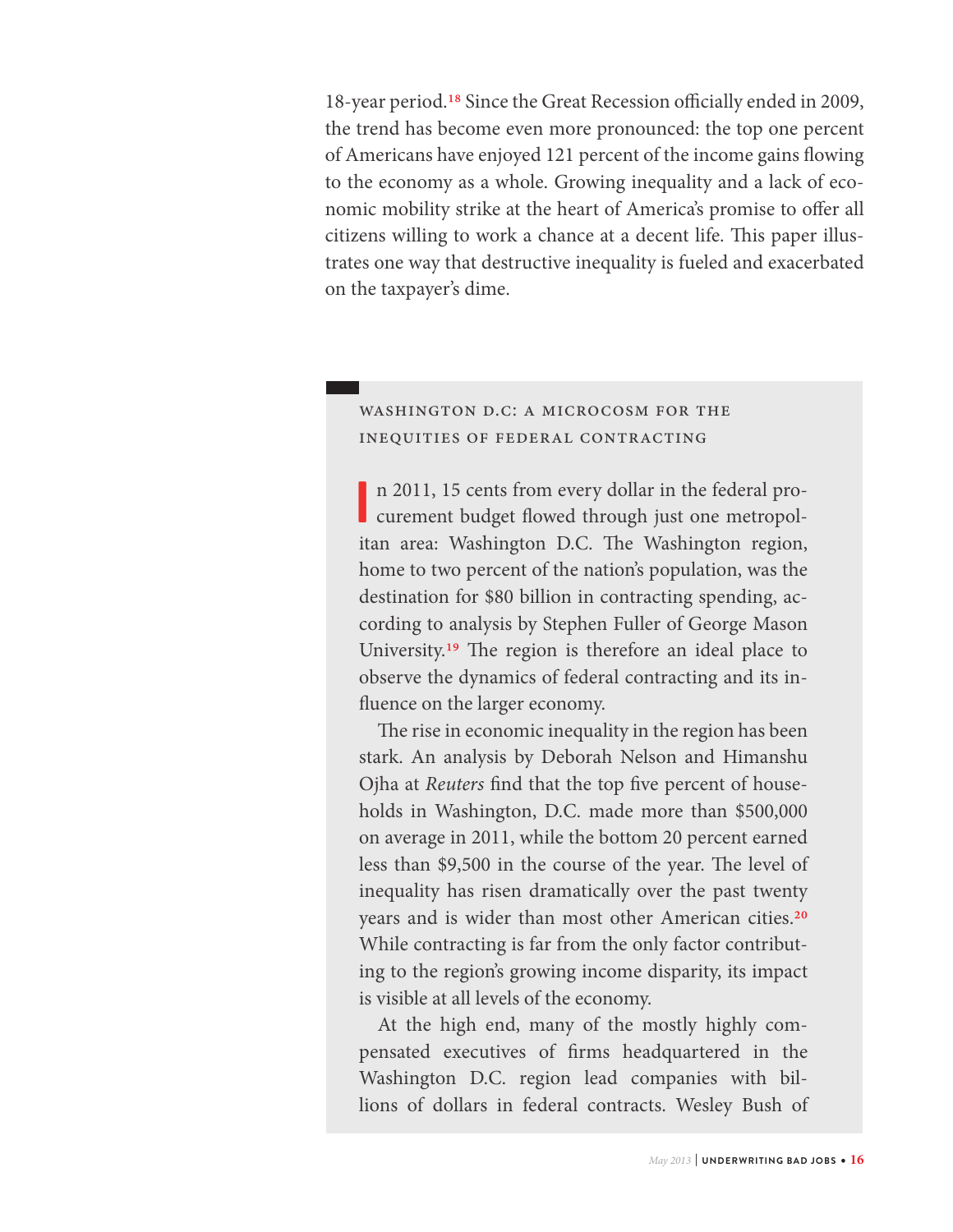Northrup Grumman, for example, was the D.C. area's third highest-grossing CEO in 2011, pulling in \$21 million in total compensation as his company profited from more than \$9 billion in federal contracts. Robert Stevens of Lockheed Martin, Jay Johnson of General Dynamics, and Michael Laphen of Computer Sciences Corp are similarly among the top ten most highly-paid executives in Washington even as their firms are among the top ten largest federal contractors.<sup>21</sup> The Washington Post notes that median pay for the region's top executives soared 22 percent in 2011.<sup>22</sup>

At the middle and low-end of the labor market, contracting and other forms of government outsourcing have also played a role in Washington. Stable jobs working directly for the federal government have increasingly been turned over to private contractors, who in some cases pay poverty-level wages or hire workers on only a temporary basis. A study by the Economic Policy Institute finds that the private sector is three times as likely to employ workers at poverty-level wages as the federal government, and that direct federal employees are far more likely to have employer-sponsored health or retirement plans.<sup>23</sup> While this dynamic exists throughout the country, it is magnified in the Washington, D.C. region, where both federal contractors and federal workers are concentrated. Increased outsourcing expands the gulf between those at the top and low-wage workers.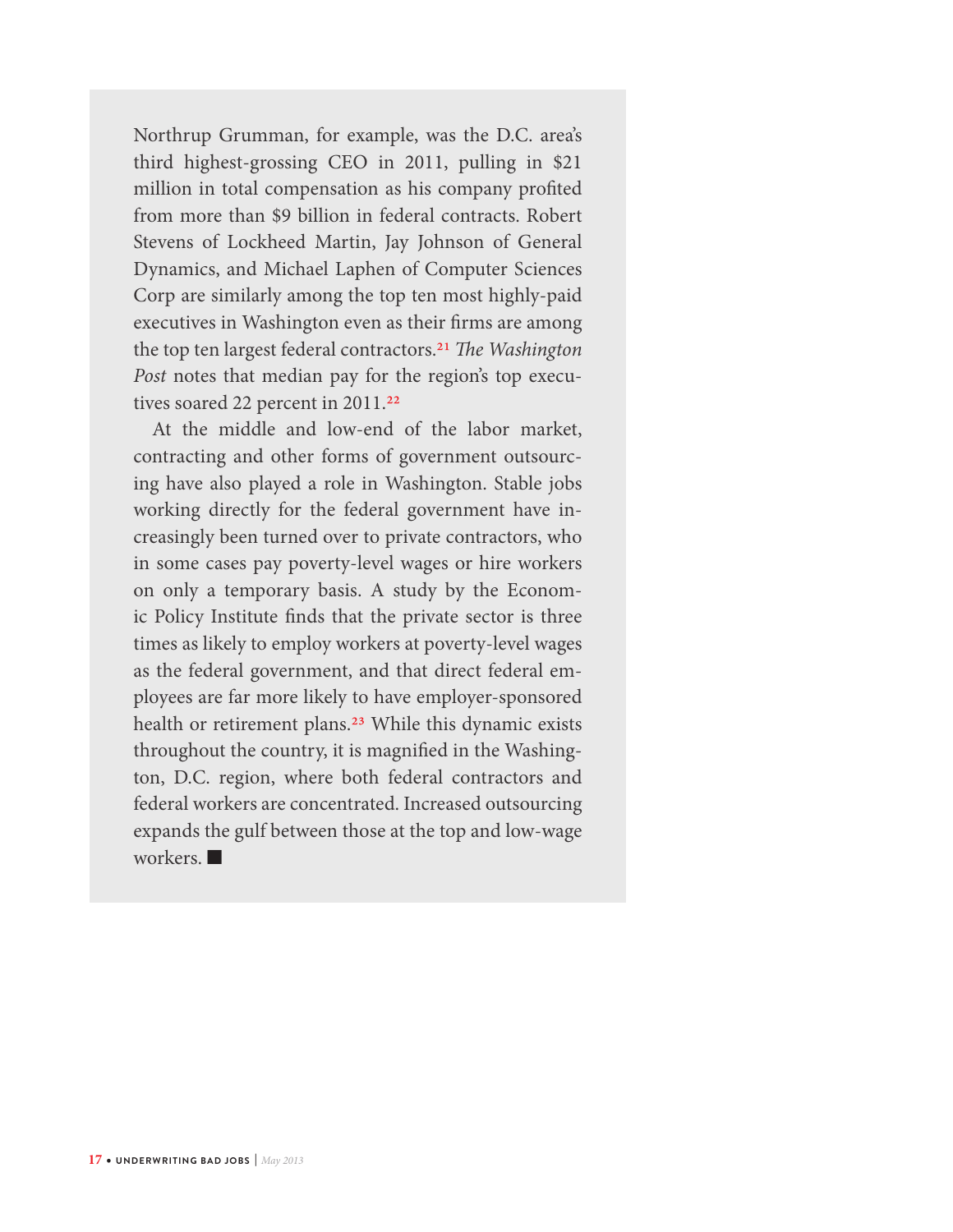# **Policy Discussion**

In hrough federal contracts, grants, loans, concession agreements and property leases, our tax dollars are currently fueling millions of poorly-paid jobs and exacerbating inequality. While doing business with the federal g ments and property leases, our tax dollars are currently fueling millions of poorly-paid jobs and exacerbating inequality. While doing business with the federal government can be highly lucrative for executives at contracting firms, nearly 2 million private sector employees working on behalf of America earn wages too low to support a family.

Through the use of his executive power, President Obama has the authority to call for improvements in workplace standards among companies that do business with the federal government or get special benefits from federal agencies. An executive order requiring federal agencies to take all possible steps to raise workplace standards and ensure that companies comply with applicable labor and employment laws has the potential to dramatically improve the lives of the low-wage workers that federal agencies depend on to accomplish their goals.24

The president should also act to improve oversight of companies doing business with federal agencies to ensure that this policy is enforced. Finally, in the case of federal contracts, the president can call on agencies to evaluate when work can be done more efficiently and effectively by government employees than private companies.<sup>25</sup> As agencies like U.S. Customs and Border Protection and the Internal Revenue Service have already found, bringing previously contracted services back into the public domain can save money, providing a better value for taxpayers.26

In the past, presidents have used their authority to improve job opportunities for Americans working or seeking to work for federal contractors. For example, starting in 1941, successive administrations issued executive orders to fight employment discrimination in the contracting workforce. This effort culminated with President Lyndon Johnson's signing of Executive Order 11246, mandating equal employment opportunity and affirmative action for all individuals working for federal contractors. An executive order to raise and enforce workplace standards for contractors, grantees, and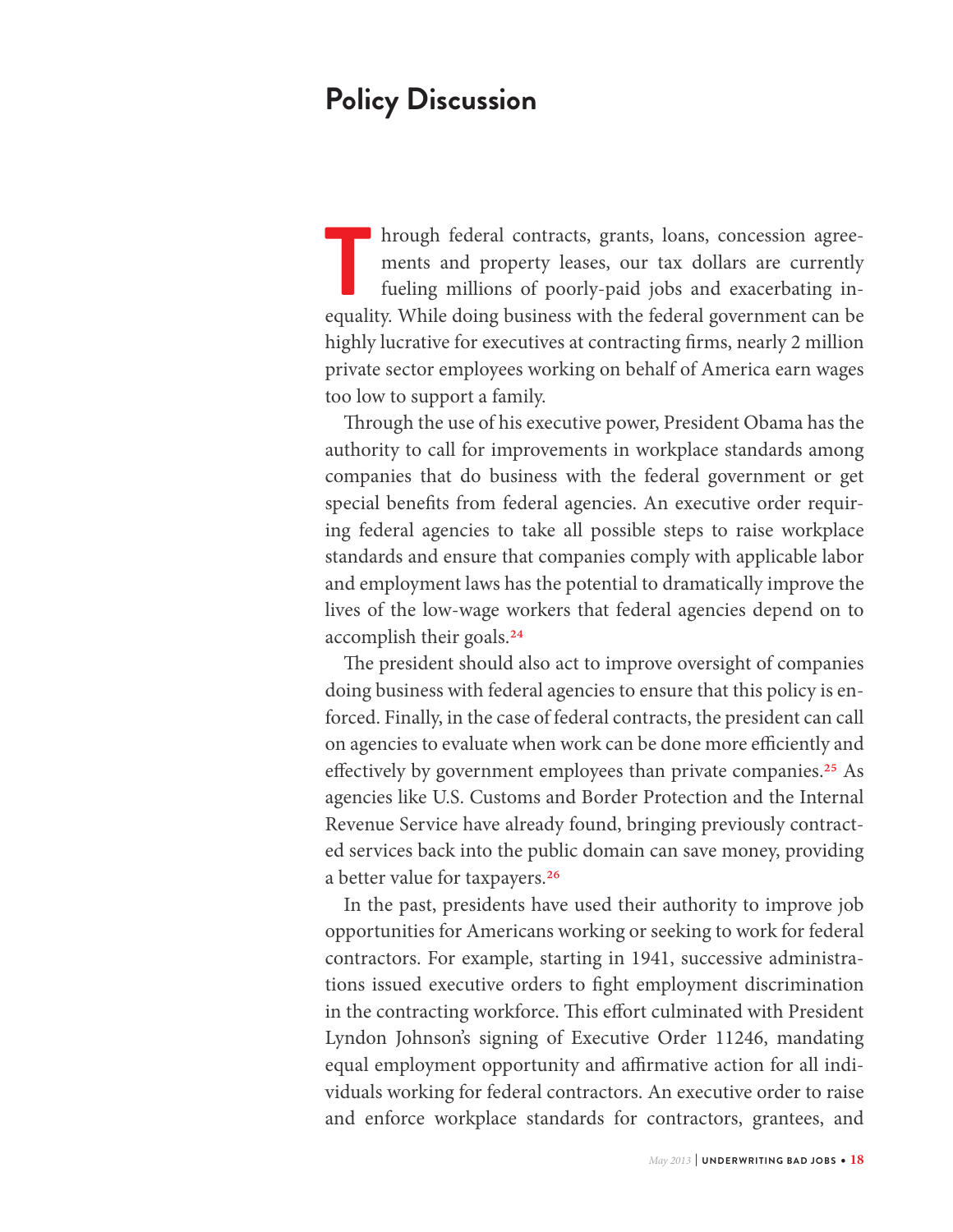other private companies that do business with the federal government would follow this powerful and effective precedent.

A different type of precedent is offered by the more than a hundred living wage laws and labor agreements for economic development projects enacted by American cities, counties and states over the past fifteen years. These regulations take many forms, but at their core is a requirement that public contractors, subsidized businesses, concessionaires and/or other private companies that receive special public benefits must meet baseline job standards, such as paying living wages, offering affordable employee health benefits, or hiring in the local community. Less rigorous policies simply favor contractors or subsidize recipients who pay living wages and offer benefits. Still other states and cities require that contractors and other companies doing business with the public meet a basic standard of responsible business practices which excludes companies that have repeatedly violated workplace laws, failed to pay taxes, or Iouted other public protections. These many approaches to reforming relationships with public contractors and other private companies that receive special public benefits can serve as models for potential federal action.27

Research into the impact of living wage laws indicates that the cost to taxpayers does not rise dramatically when companies are required to pay their employees decent wages.28 One reason is that companies that raise the pay of low-wage workers benefit from productivity gains and save money because of reduced employee turnover. With better paid employees and a more stable workforce, contractors may also be able to deliver more reliable and higher quality goods and services. With living wage agreements in place, taxpayers can benefit from other savings as well: better paid workers have less need to rely on public services, such as Medicaid and food stamps, so costs for these programs may be reduced. In many cases, raising wage standards for workers may not require any additional taxpayer dollars.

Improving standards for employees working on behalf of America will not, by itself, rebuild the middle class or fully reverse the trend toward growing inequality. But ensuring our tax dollars are providing decent and fair wages would complement President Obama's broader efforts to raise the minimum wage, advance universal health coverage, and promote affordable preschool. What's more,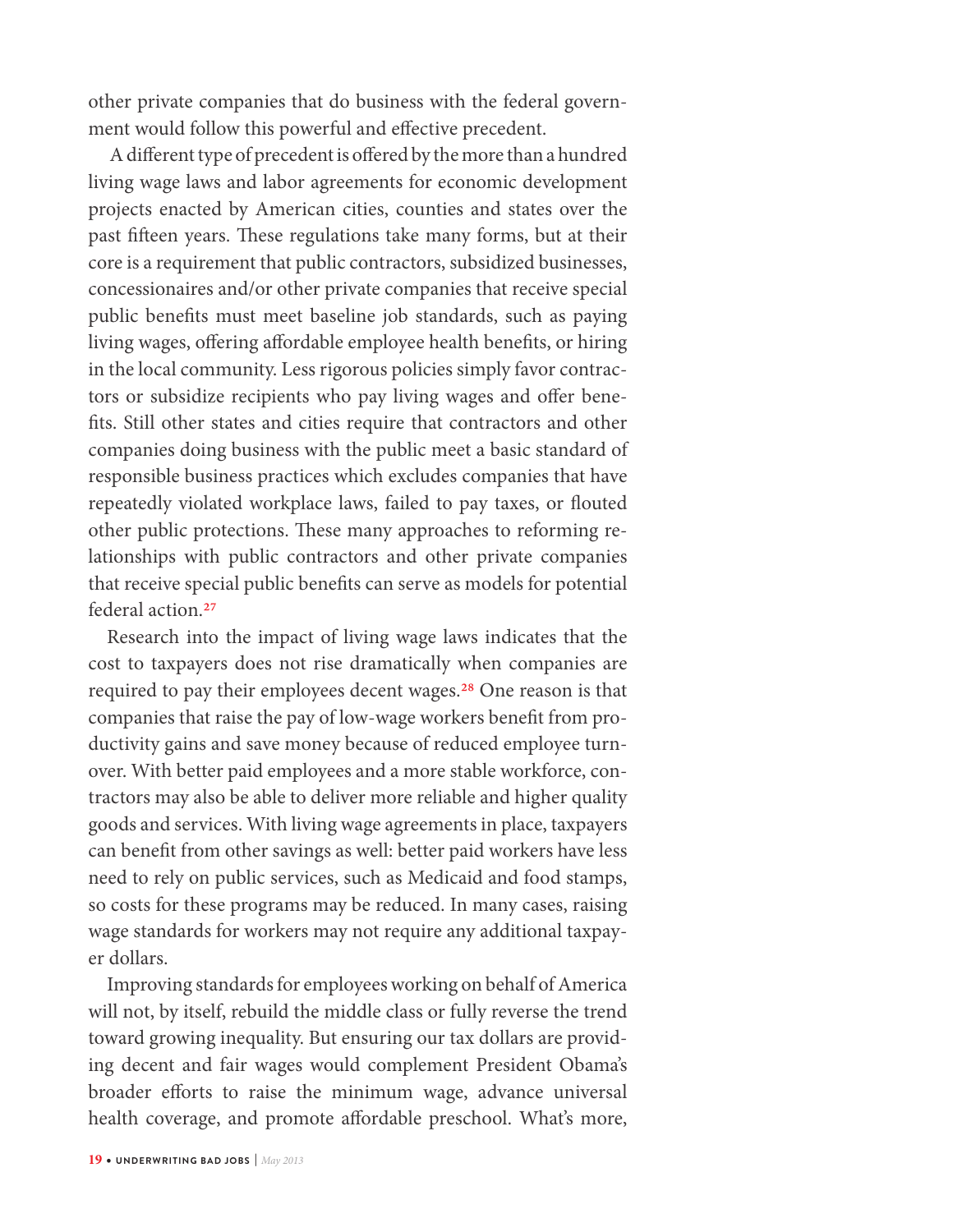standards could be raised without action on the part of Congress. Not only would workers and their families benefit from improved contracting standards, but industries with a high proportion of jobs supported by the government might feel pressure to improve standards as well in order to compete for the best workers. These are employees working on behalf of America, doing jobs that we have decided are worthy of public funding—yet they're being treated in a very un-American way. We owe them more.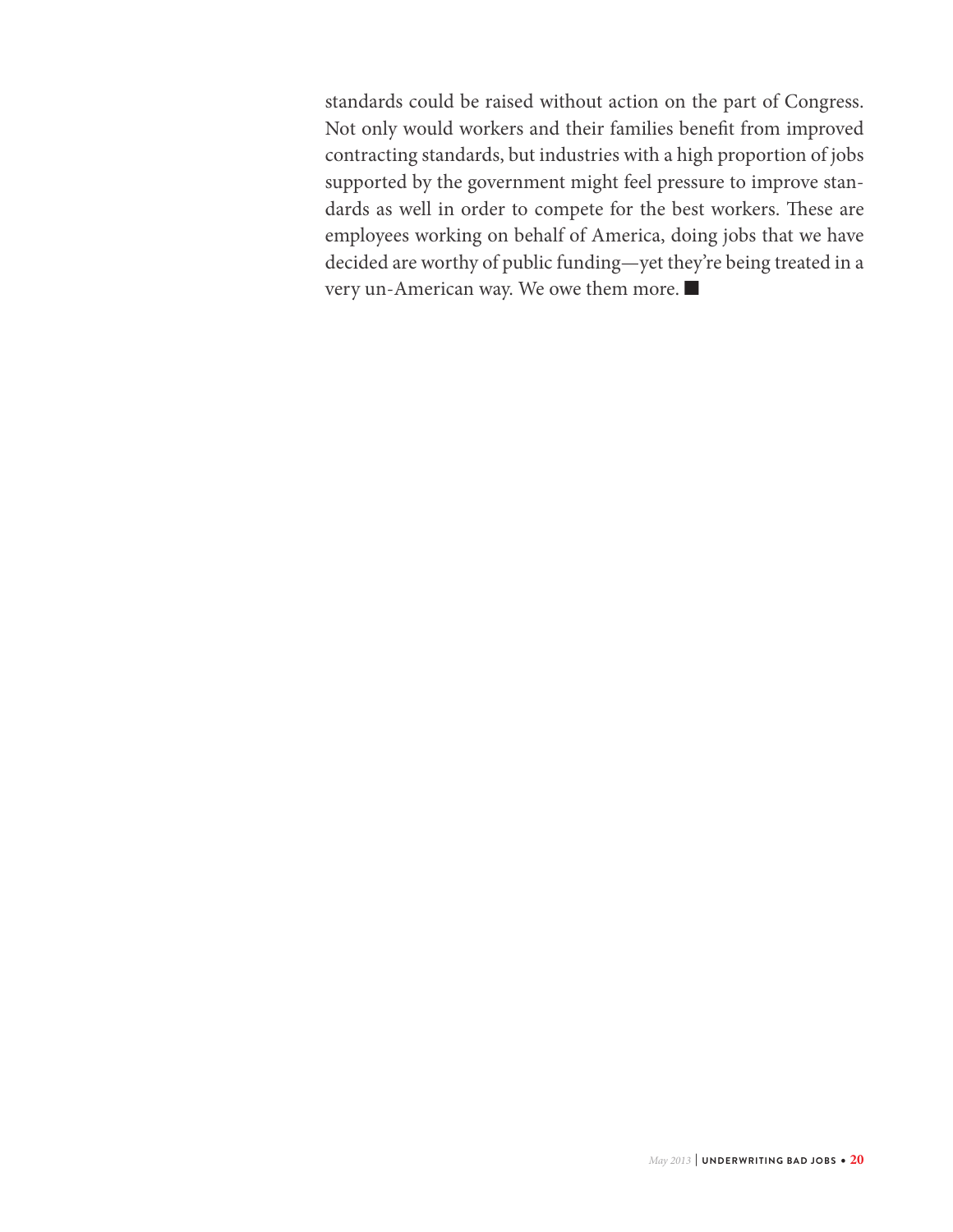# **Appendix I: Methodology**

This report analyzed five major types of private-sector workers<br>supported by federal tax dollars: federal contractors, Small<br>Business Administration-supported employment, health<br>care workers paid through Medicare. Medicaid supported by federal tax dollars: federal contractors, Small Business Administration-supported employment, health care workers paid through Medicare, Medicaid, and CHIP, workers on projects supported by federal infrastructure grants, and janitors at federally-owned buildings leased by private firms. Because the federal government does not compile statistics on the federally-funded private sector workforce, we estimated the number of workers and low-wage workers in each group using different processes based on the data sources available.

### **Federal Contracting Employment**

We obtained detailed data on all federal contracts from usaspending.gov. In total, the federal government spent \$516.8 billion on contractors in  $2012;^{29}$  however, some of this contracting work was performed outside of the United States. We eliminated these contracts, leaving us with \$445.9 billion of federal contracts for work performed within the country's borders. The contracting data categorizes each contract by industry, using the standard North American Industrial Classification System (NAICS) codes. We chose to aggregate the data by 2-digit sectors, 3-digit sub-sectors, and 4-digit industries, since 4-digit classifications were the smallest categories our other data sources contained. We then calculated how many jobs in each sector and industry this contracting spending supported by matching it with 2012 data on total spending and employment by industry from the Occupational Employment Survey of the Bureau of Labor Statistics (BLS).<sup>30</sup> We then determined the share of each sector and industry that federal contracting spending accounted for, and then estimated that federal contracting employment accounted for the same share of total employment in each sector and industry to arrive at our figures for total contracting employment by industry.

To estimate the share of these jobs that were low-wage, we used 2011 wage and industry data (the most recent available) from the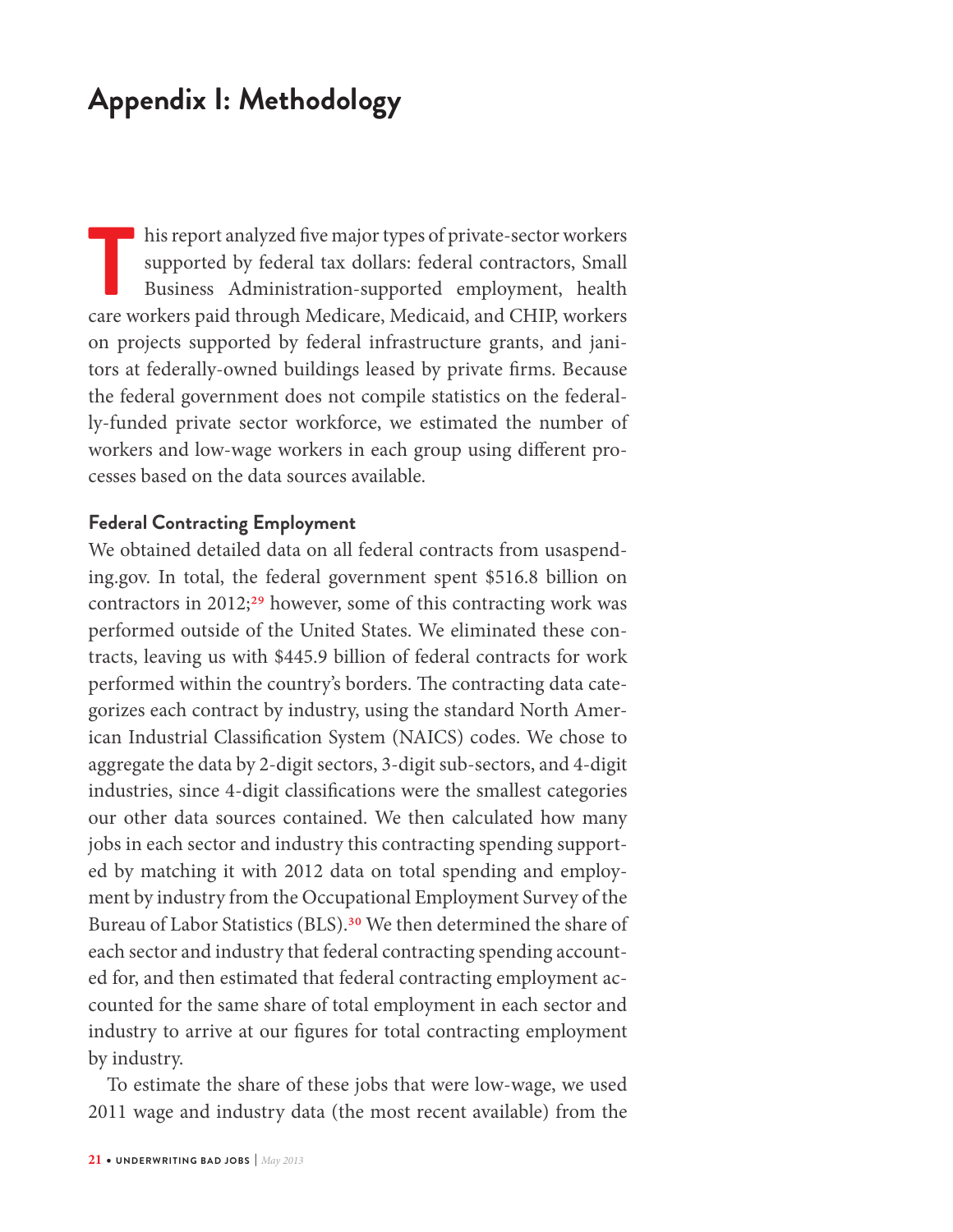American Community Survey, obtained through the Integrated Public Use Microdata Series (IPUMS) database, to calculate the share of total workers in each industry that earned our low-wage threshold of \$12 per hour or less.<sup>31</sup> Because we found that the Davis-Bacon, Service Contracting, and Walsh-Healey Acts have a negligible impact on the wages of lower-paid contract workers (see the boxes on each act in the report text for our reasoning), we applied the overall share of low-wage workers in each sector and industry to our estimates of contracting jobs in each sector to arrive at the number of low-wage contractors detailed in the report.

# **Federally-Supported Health Care Employment**

We used a nearly identical process to produce our estimates of the number of federally-supported health care jobs. Data on both federal and overall spending on hospitals, nursing and elder care facilities, and home health care aides (\$552.4 billion in 2011) came from National Health Expenditure Accounts, obtained from the Centers for Medicare and Medicaid Services' website, cms.gov.32 To calculate the federal share of each of these industries, we added federal spending on Medicare, Medicaid, and the Children's Health Insurance Program (CHIP) and divided by the total spending, both public and private, in each. Using the same employment numbers obtained from the BLS, we applied that share to total employment in each industry to estimate the number of jobs supported by federal spending. We then used the low-wage employment shares in each industry calculated from ACS data, using the same \$12 per hour threshold, to estimate the number of low-wage federally-supported health care jobs.

# **SBA Lending-Supported Employment**

Our figure for the total number of jobs created by SBA lending (609,437) is taken from a 2012 paper from the Census Bureau's Center for Economic Studies, authored by J. David Brown and John Earle.<sup>33</sup> The authors both estimate the total number of jobs supported by SBA lending and the shares of that lending by sector. We then used our previous estimates of the share of low-wage workers in each sector to calculate the number of low-wage SBA-supported jobs.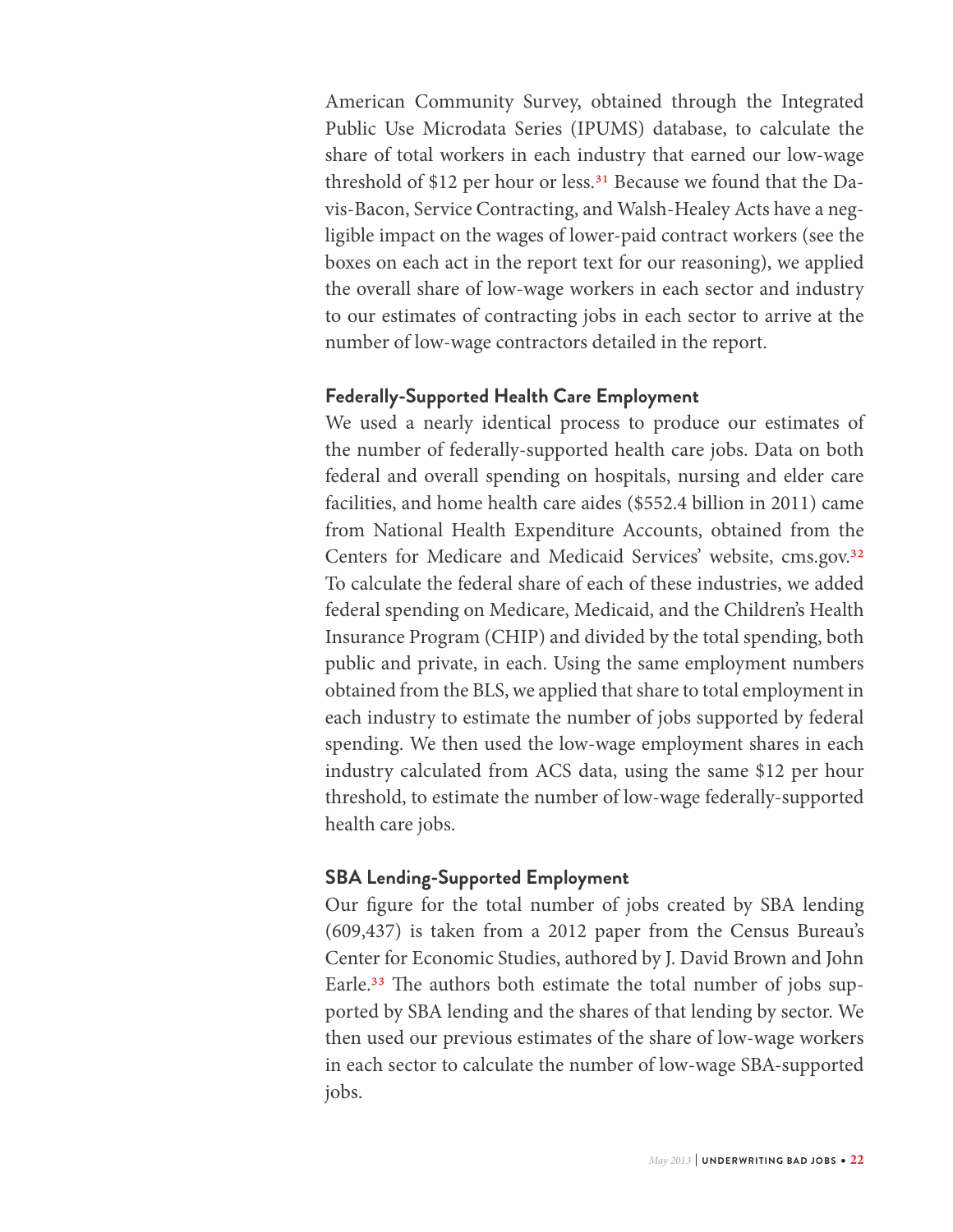# **Federal Infrastructure Grant-Supported Employment**

Data on the total spending in 2012 on infrastructure projects receiving federal funds was also obtained from usaspending.gov. We defined two categories of infrastructure grants: grants for highway, street, and bridge spending and for all heavy civil construction. To determine what share of total U.S. spending on infrastructure this represented, we used data from the Census Bureau's 2012 "Value of Construction Put in Place Survey,"34 which contains estimates of both public and private construction by category. Since the data did not contain a direct estimate of heavy civil construction spending, we estimated it by adding their categories of Transportation, Communication, Power, Sewage and Waste Disposal, Water Supply, and Conservation and Development. We then divided total heavy civil engineering grant spending in 2012 (\$19.7 billion) by this sum (\$194 billion) to calculate such grants represented 10.2 percent of total spending on heavy civil engineering. We repeated the exercise for federal highway grants in 2012 (\$54.4 billion) and total highway, street, and bridge spending (\$77.5 billion) to come up with a 70.2 percent federal footprint in the sector. We then applied these shares to the BLS estimates total employment in these two sectors to arrive at our estimate for total federally-supported jobs, and applied our ACS-derived estimates of low-wage employment shares in the two industries to produce our figures for the number of low wage jobs in each.

# **Janitors at Federally-Owned Buildings Leased by Private Firms**

To obtain these employment estimates, we used data from the General Services Administration (GSA) on the total square footage of space leased from private owners by the GSA (191.4 million).<sup>35</sup> We then used estimates from cleanlink.com, drawn from a survey by Contracting Profits magazine, to determine that janitorial firms employed in such buildings cleaned, on average, 992,190 square feet, and employed 85 employees.<sup>36</sup> Dividing the first number by the second yields and estimated 11,673 square feet cleaned per employee. We then divided the total number of leased square feet to obtain our estimate of 16,397 janitorial services employees in GSA-leased buildings. Finally, we used our ACS-derived estimate that 55.9 percent of workers in the "Services to Buildings and Dwellings" industry (NAICS code 5617) were low-wage to arrive at our estimate of the total size of this lowwage workforce.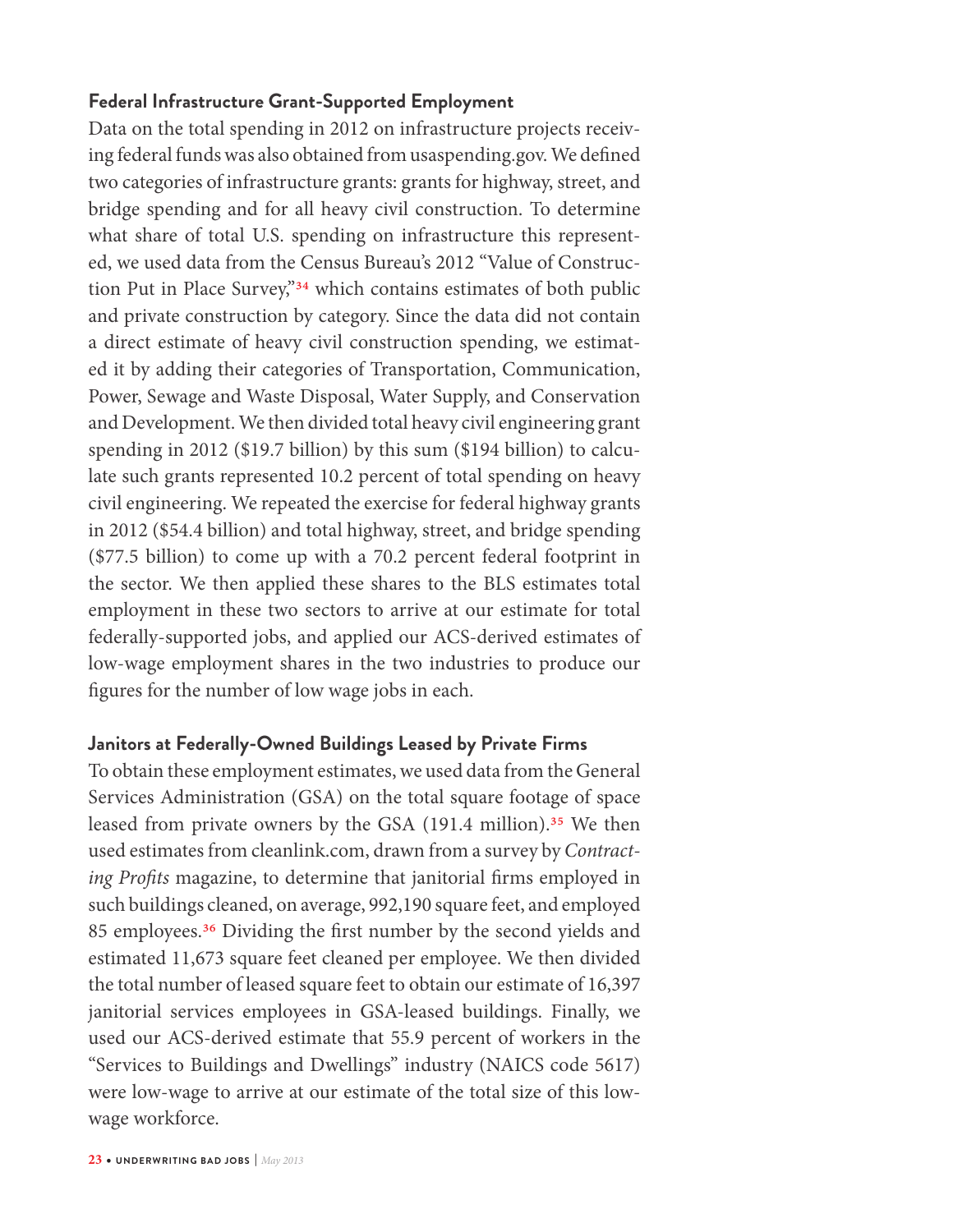# **Appendix II: Federal Contracting Laws and Low-Wage Workers**

This report used the overall low-wage shares of private sector workers by industry to estimate the number of federal contractors working in each industry, including sectors and industries covered by the Davis-Bacon Act (co workers by industry to estimate the number of federal contractors working in each industry, including sectors and industries covered by the Davis-Bacon Act (construction), Walsh-Healey Public Contracts Act (manufacturing), and the Mc-Namara-O'Hara Service Contract Act (services industries). We did so because our analysis of the effects of each of the acts indicated that while they sometimes had an effect on median- or upper-wage workers, they had almost no effect on lower-paid workers; such that overall private industry low-wage shares would apply.

For industries covered by the Davis-Bacon Act, we used data from a 2008 paper from the Beacon Hill Institute which compared Davis-Bacon Act wages to prevailing wages in 80 metropolitan areas.<sup>37</sup> Out of the 80 areas, in 16 Davis-Bacon Act-covered wages were lower than the average wage in all relevant occupations, while they were higher in just 13. The Walsh-Healey Act was effectively nullified by the Wirtz vs. Baldor Electric Co. decision of 1963, which ruled that the Department of Labor could not set wage standards under the act without disclosing supporting wage data collected by the Bureau of Labor Statistics, data which the Department of Labor is legally obliged to keep confidential.<sup>38</sup> Because no wage determinations have been made under the Walsh-Healey act since this decision, wages of manufacturing contractors likely mirror their industries as whole. For Service Contract Act covered industries, we analyzed the mean wages in select Service Contract Act -covered occupations in the 20 counties with the highest level of federal contract spending within the equivalent industry and compared them with national mean wages for similar occupations (shown in the table below). We found that mean wages Service Contract Act -covered jobs were actually lower than the comparable national means, indicating that using the national shares of low-wage workers would be a conservative estimate.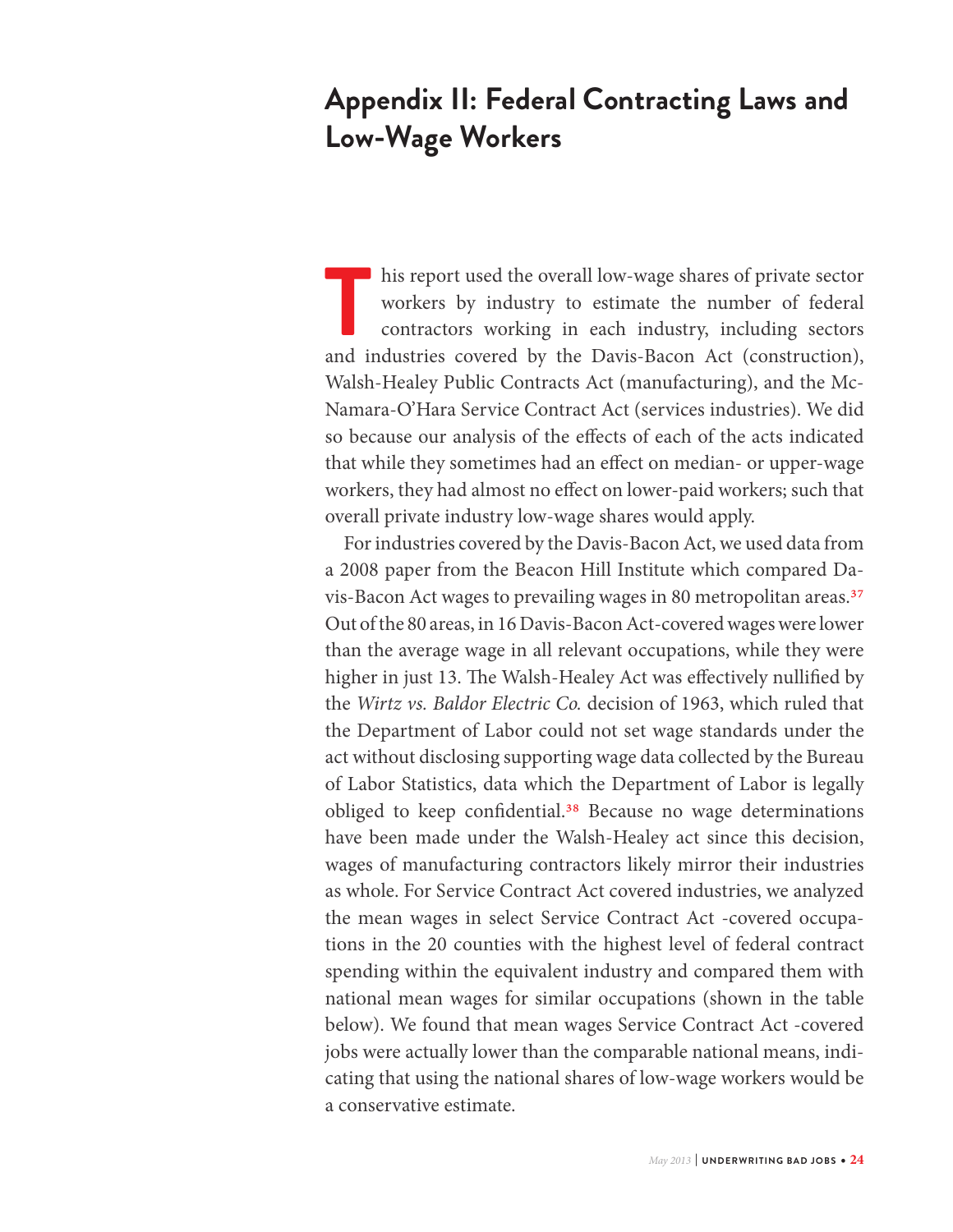#### **OCCUPATION (SOC CODE) MEAN SCA HOURLY WAGE MEAN NATIONAL HOURLY WAGE DIFFERENCE** Janitors and Cleaners (372011)  $$11.80$   $$11.95$   $$0.15$ Security Guards (339032)  $$12.43$   $$13.10$   $$0.67$ Food Preparation Workers (352021) \$9.49 \$10.05 \$0.56 Food Servers, Nonrestaurant (353041) \$9.49 \$10.58 \$1.09

# Table 2. | mean wages, selected sca-covered occupations and national averages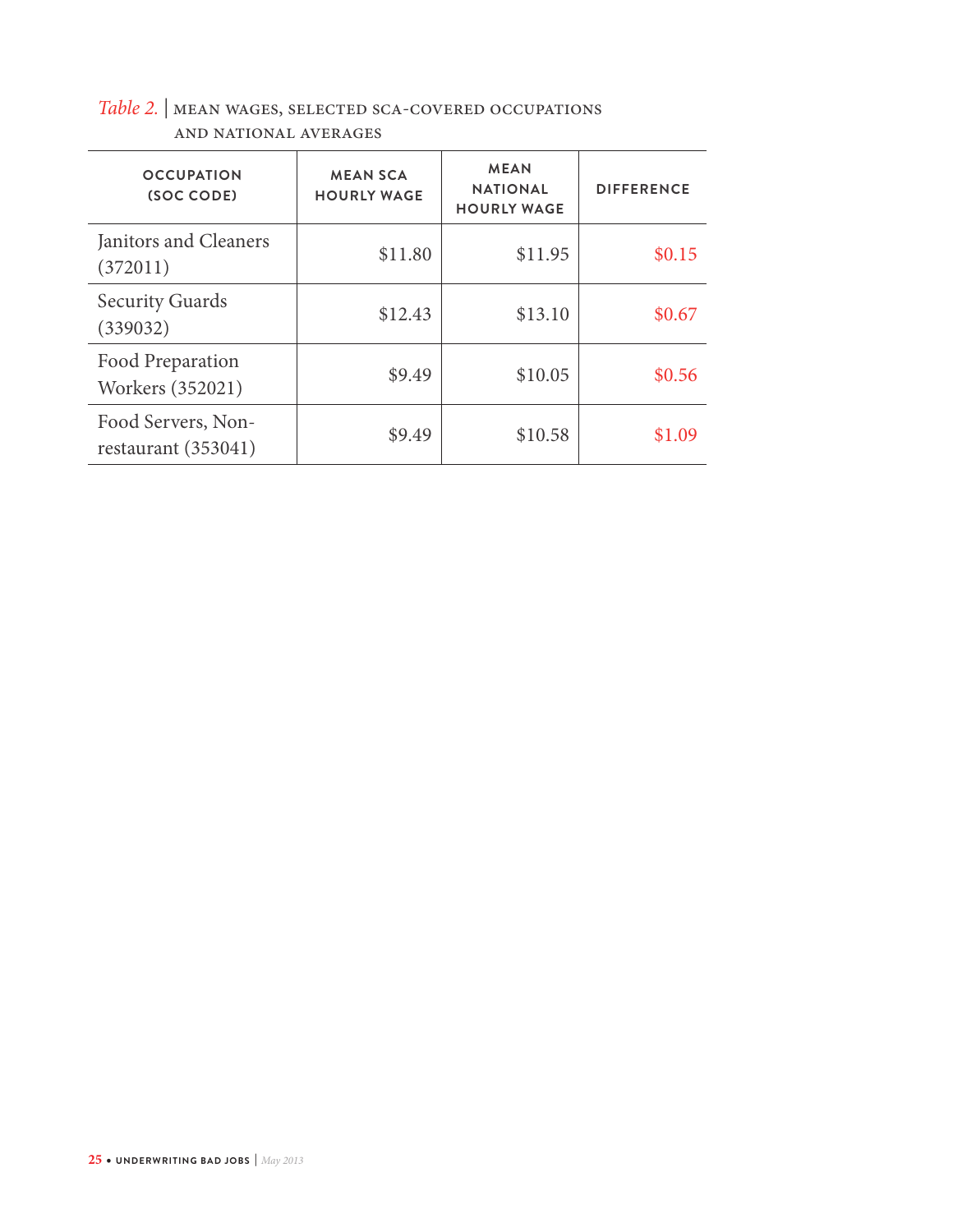# **Endnotes**

- 1. We calculate that 1,992,000 U.S. private sector workers employed by government contractors, paid by federal health care spending, supported by Small Business Administration loans, working on federal construction grants, and maintaining buildings owned by the federal government are paid \$12 an hour or less. See Appendix I for details on this calculation. The overall U.S. employment figures for Walmart (1.4 million) and McDonald's (859,978, including employees of franchisees) are from study of low-wage employers (National Employment Law Project, 2012). We then calculated the estimated numbers of low-wage workers at McDonald's by using the overall low-wage share (67.5 percent) for the food service industry. For Walmart, we used Jacobs et al's (2011) estimate that 64.4 percent of all WalMart workers make less than \$12 per hour.
- 2. See for example, (Brenner & Luce, Wage Laws in Practice: The Boston, New Haven and Hartford Experiences, 2005), (Elmore, 2003), (Fairris, Runstein, Briones, & Goodheart, 2005)
- 3. (Whittaker, Federal Contract Labor Standards Statutes: An Overview, 2005, p. ii)
- 4. Based on the assumption of 50 work weeks at 40 hours per week
- 5. Based on the Basic Economic Security Tables (BEST) produced by Wider Opportunties for Women minus expenses for savings and tax payments. (Wider Opportunities for Women, 2010)
- 6. Authors' calculations based on USASpending.gov
- 7. (Edwards and Filion, 2009)
- 8. (U.S. Small Business Administration, 2012)
- 9. (U.S. General Services Administration, 2013)
- 10. (U.S. General Services Administration, 2010)
- 11. (Murray, 1995)
- 12. (UNITE HERE!, 2006)
- 13. (National Restaurant Association, 2013)
- 14. (U.S. Bureau of Labor Statistics, 2012)
- 15. (U.S. Small Business Administration, 2012)
- 16. (Federal Procurement Policy Office, 2012)
- 17. Figures from 2011 (Current Population Survey, 2012)
- 18. (Saez, 2013)
- 19. (Nelson & Ojha, 2012), (Fuller, 2012)
- 20. (Nelson & Ojha, 2012)
- 21. Based on the authors' analysis of data from the executive compensation research firm Equilar and federal contracting data from USASpending.gov (Equilar, 2012), (USAspending.gov, 2013)
- 22. (Douglas, 2012)
- 23. (Edwards and Filion, 2009)
- 24. This policy discussion is aimed primarily at the treatment of workers funded through federal contracts, grants, concession agreements and property leases. As we have discussed in this paper, workplace standards for employees funded through federal health care spending are also a serious concern—steps to address these employees deserve their own further consideration.
- 25. In addition to these recommendations for the President, Congress can also take action: lowering the cap on executive compensation that the federal government reimburses to contractors would both reduce contract costs and decrease the extent to which contracting encourages economic inequality.
- 26. (Chatterjee, 2012)
- 27. For a more detailed discussion of how state and local laws can serve as a model for federal reform, see the National Employment Law Project's excellent summary: (Sonn & Gebreselassie, 2009)
- 28. See for example: (Brenner & Luce, 2005), (Elmore, 2003), (Fairris, Runstein, Briones, & Goodheart, 2005)
- 29. (USASpending.gov, 2013)
- 30. (U.S. Bureau of Labor Statistics, 2013)
- 31. (Ruggles, S. 2012)
- 32. (Centers for Medicare and Medicaid Services, 2011)
- 33. (Brown, J. and Earle J., 2012)
- 34. (U.S. Census Bureau, 2013)
- 35. (General Services Administration, 2010)
- 36. (Contracting Profits Magazine, 2012)
- 37. (Glassman M. et. al., 2008)
- 38. (Hegji, 2012)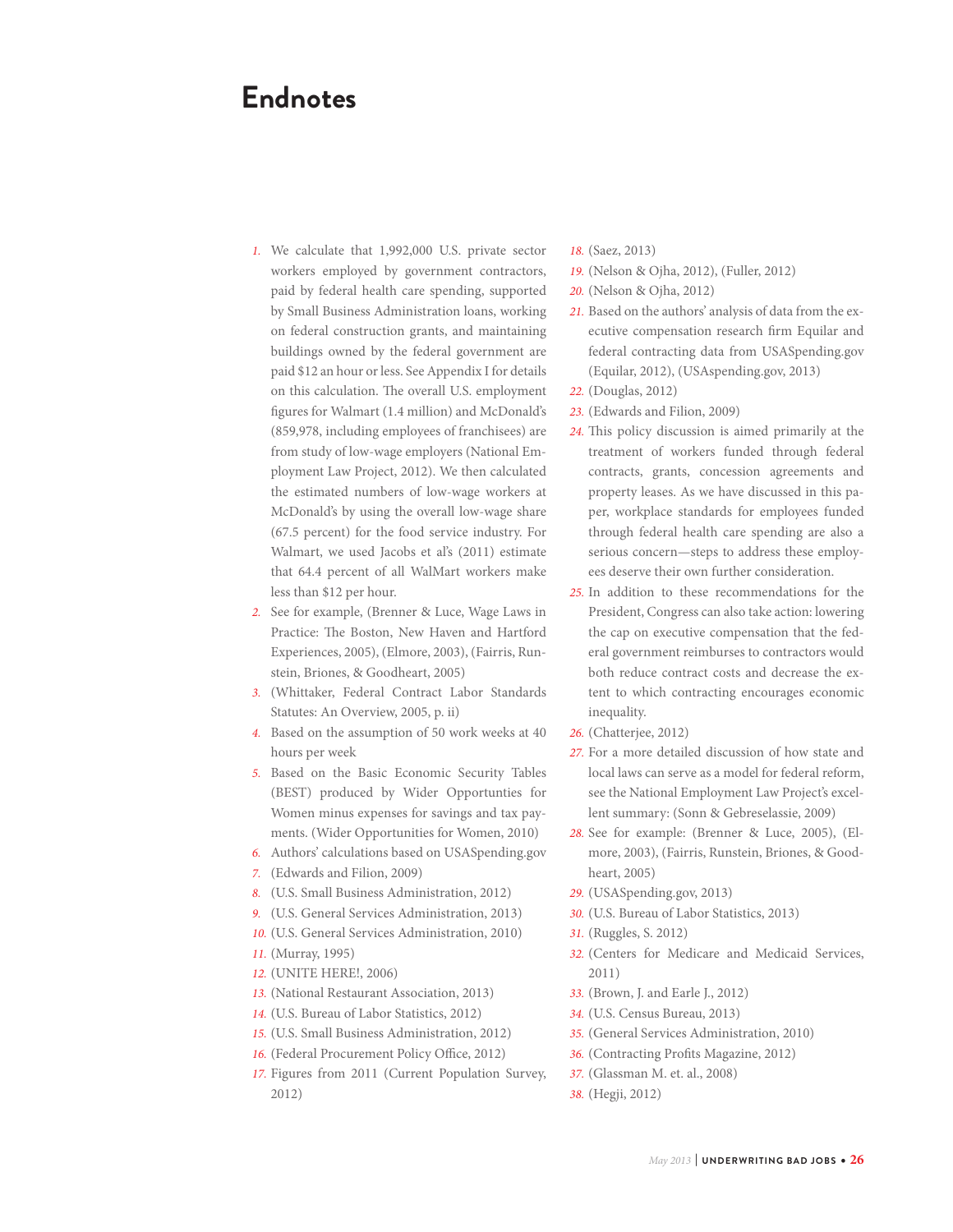#### **BIBLIOGRAPHY**

Brenner, M. D., & Luce, S. (2005). Wage Laws in Practice: The Boston, New Haven and Hartford Experiences. Amherst, Mass: University of Massachusetts, Amherst. Retrieved April 2013 http://www.peri.umass.edu/Aleadmin/ pdf/research\_brief/RR8.pdf

Centers for Medicare & Medicaid Services. (2011) National Health Expenditure Accounts (NHEA) Data. Retrieved April 2013 http:// cms.gov/Research-Statistics-Data-and-Systems/Statistics-Trends-and-Reports/NationalHealthExpendData/NationalHealthAccountsHistorical.html.

Contracting Profits Magazine. (2012). Report on the Building Service Contractor Report. Retrieved April 2013, http://www.cleanlink. com/pdf/2012CPBSCmarket.pdf.

Chatterjee, P. (2012). Insourcing: How Bringing Back Essential Federal Jobs Can Save Taxpayer Dollars and Improve Services. Washington, DC: Center for American Progress . Retrieved April 2013, from http://www. americanprogress.org/wp-content/uploads/ issues/2012/03/pdf/insourcing.pdf

Chatterjee, P. (2011) How Sunlight Can Improve Federal Contracting: Nine Recommendations to Make Government Contracting More Effective and Efficient for Taxpayers. Washington, DC: Center for American Progress . Retrieved April 2013, from http:// www.americanprogress.org/issues/open-government/report/2012/03/28/11360/how-sunlight-can-improve-federal-contracting/

Douglas, D. (2012, June 28). CEO Pay Continues to Climb in Washington Area. Washington Post. Retrieved April 2013, from http://articles.washingtonpost.com/2012-06- 24/news/35462272\_1\_brandon-rees-stockgrants-options-last-year

Earle, J. David Brown & John S. Brown. (2012). Center for Economic Studies. U.S. Census Bureau. Retrieved April 2013, from http://ideas.repec.org/p/cen/wpaper/12-27. html.

Edwards, K. & Filion, K. (2009). Outsourcing Poverty: Federal Contracting Pushes Down Wages and Benefits. New York, NY: National Employment Law Project. Retrieved April 2013 from http://www.epi.org/publication/ ib250/

Elmore, A. J. (2003, November). Living Wage Laws & Communities: Smarter Economic Development, Lower than Expected Costs. New York, NY: Brennan Center for Justice. Retrieved April 2013, from http://www.brennancenter.org/sites/default/Ales/legacy/d/ elmore\_report.pdf

Equilar. (2012, June 25). CEO Pay at the Region's Biggest Public Companies. Washington Post. Retrieved April 2013, from http://www. washingtonpost.com/wp-srv/business/capitalbusiness/executive-compensation-2011/ index.html

Fairris, D., Runstein, D., Briones, C., & Goodheart, J. (2005). The Los Angeles Living Wage Ordinance: Effects on Workers and Business. University of California, Los Angeles, Institute for Research on Labor and Employment. Los Angeles, Calif: Los Angeles Alliance for a New Economy. Retrieved April 2013, from http://www.irle.ucla.edu/publications/documents/LivingWage\_fullreport.pdf

Federal Procurement Policy Office. (2012, April 20). Determination of Benchmark Compensation Amount for Certain Executives Executives. Retrieved from Office of the Federal Register: http://www.gpo.gov/fdsys/ pkg/FR-2012-04-23/pdf/2012-9747.pdf

Fuller, S. S. (2012). The Near-Term Outlook for the Washington Area Economy. George Mason University. Arlington, VA: Center of Regional Analysis. Retrieved April 2013, from http://cra.gmu.edu/pdfs/researach\_reports/ recent\_reports/Turner%20PPT%20%20 %5BRead-Only%5D.pdf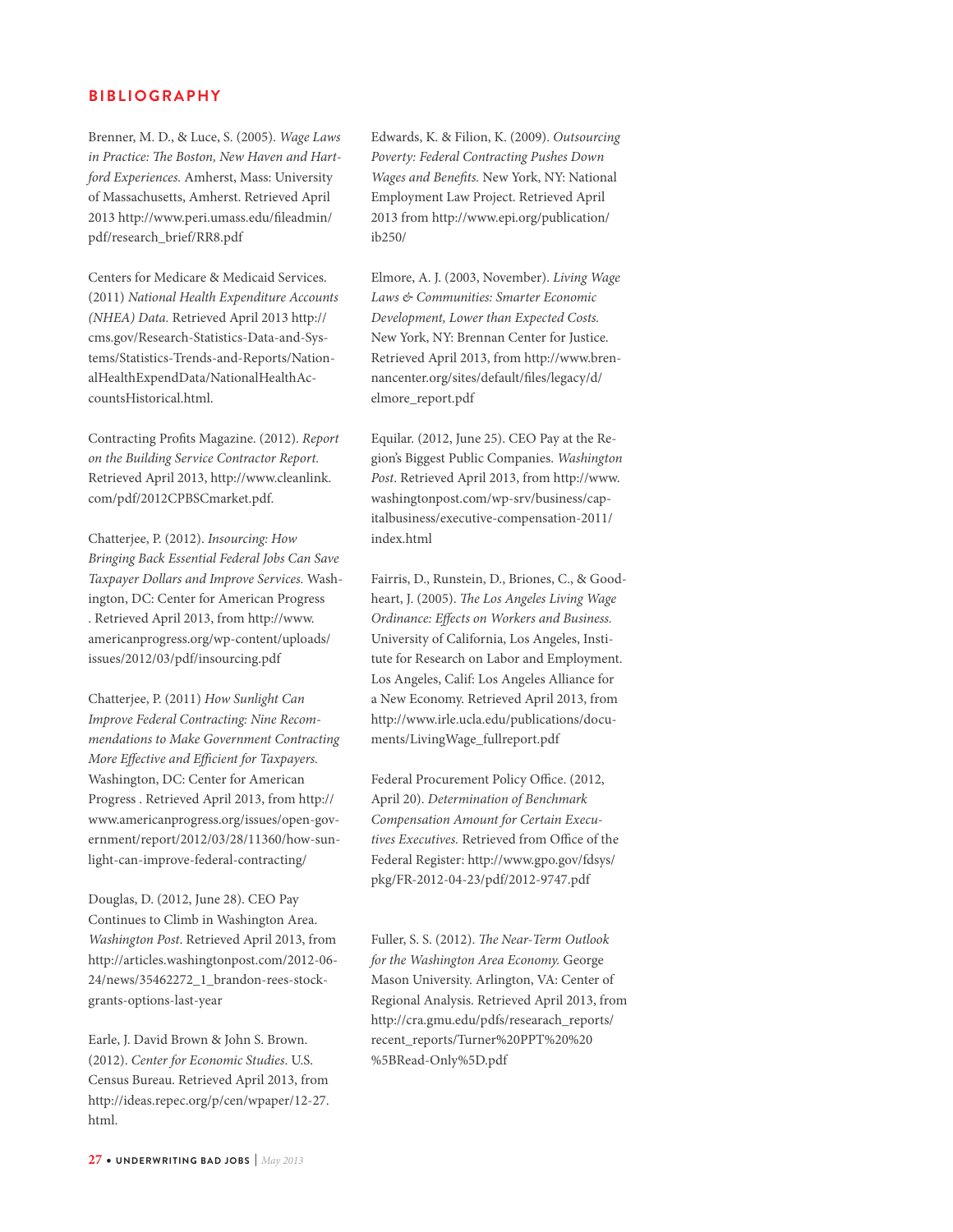General Services Administration. (2010). Public Building Service: FY 2010 Statistics. Retrieved April 2013, from www.gsa.gov: [http://](file:///Users/maxwell/Documents/Dropbox/demos/reports%20(working)/Federal%20Contracting%20Report%20(Amy:Robbie)/../customXml/item1.xml) [www.gsa.gov/graphics/pbs/2010\\_stats\\_](file:///Users/maxwell/Documents/Dropbox/demos/reports%20(working)/Federal%20Contracting%20Report%20(Amy:Robbie)/../customXml/item1.xml)final. [pdf](file:///Users/maxwell/Documents/Dropbox/demos/reports%20(working)/Federal%20Contracting%20Report%20(Amy:Robbie)/../customXml/item1.xml)

Glassman, S., M. Head, D. Tuerck, and P. and Bachman. (2008) The Federal Davis-Bacon Act: The Prevailing Mismeasure of Wages. The Beacon Hill Institute. Retrieved April 2013, from http://www.beaconhill.org/BHIStudies/ PrevWage08/DavisBaconPrevWage080207Final.pdf.

Glassdoor.com. (2013, April 2). Sodexo Salaries. Retrieved April 12, 2013, from Glassdoor.com: http://www.glassdoor.com/Salary/ Sodexo-Salaries-E10351.htm

Hegji, A. (2012). Federal Labor Relations Statutes: An Overview. Congressional Research Service. Retrieved April 2013, from http:// www.fas.org/sgp/crs/misc/R42526.pdf

Jacobs, K., Graham-Squire, D., & Luce, S. (2011). Living Wage Policies and Big Box Retail: How a Higher Wage Standard Would Impact Walmart Workers and Shoppers. University of California, Berkeley, Center for Labor Research and Education. Retrieved April 2013, from http://laborcenter.berkeley. edu/retail/bigbox\_livingwage\_policies11.pdf

Madland, D., & Paalberg M. (2008). Making Contracting Work for the United States: Government Spending Must Lead to Good Jobs. Center for American Progress Action Fund. Retrieved April 2013, from http://www. americanprogressaction.org/issues/labor/ report/2008/12/08/5348/making-contractingwork-for-the-united-states/

Murray, L. A. (1995, August 62-72). Unraveling Employment Trends in Textile and Apparel. Monthly Labor Review, 118(8). Retrieved April 2013, from http://www.bls. gov/mlr/1995/08/art6full.pdf

National Employment Law Project. (2012). Big Business, Corporate Profits, and the Minimum Wage. Retrieved April 2013, from http://nelp.3cdn.net/e555b2e361f8f734f4\_ sim6btdzo.pdf

National Restaurant Association. (2013). 2013 Restaurant Industry Pocket Factbook. Retrieved April 2013, from National Restaurant Association: http://www.restaurant. org/Downloads/PDFs/News-Research/Factbook2013\_LetterSize.pdf

Nelson, D., & Ojha, H. (2012, December 18). The Unequal State of America: Redistributing Up. Retrieved April 2013, from Reuters: http://www.reuters.com/subjects/ income-inequality/washington

Ruggles, S., J. Trent Alexander, Katie Genadek, Ronald Goeken, Matthew B. Schroeder, and Matthew Sobek. Integrated Public Use Microdata Series: Version 5.0 [Machine-readable database]. 2012. https://usa. ipums.org/usa/.

Saez, E. (2013, January 23). Striking it Richer: The Evolution of Top Incomes in the United States. University of California, Berkeley. Berkeley: Stanford Center for the Study of Poverty and Inequality. Retrieved April 2013, from http://elsa.berkeley.edu/~saez/saez-UStopincomes-2011.pdf

Sonn, P. K., & Gebreselassie, T. (2009). The Road to Responsible Contracting: Lessons from States and Cities for Ensuring That Federal Contracting Delivers Good Jobs and Quality Services. New York, NY: National Employment Law Project. Retrieved April 2013, from http://nelp.3cdn.net/985daceb6c3e450a10\_ pzm6brsaa.pdf

U.S. Bureau of Labor Statistics. (2012, February 1). Employment Projections: Fastest Growing Occupations. Retrieved April 2013, from U.S. Bureau of Labor Statistics: http:// www.bls.gov/emp/ep\_table\_103.htm

U.S. Bureau of Labor Statistics (2013) Occupational Employment Statistics. Retrieved April 2013, from www.bls.gov/oes/

U.S. Census Bureau. (2013) Construction Spending. Census Bureau. http://www.census. gov/construction/c30/c30index.html.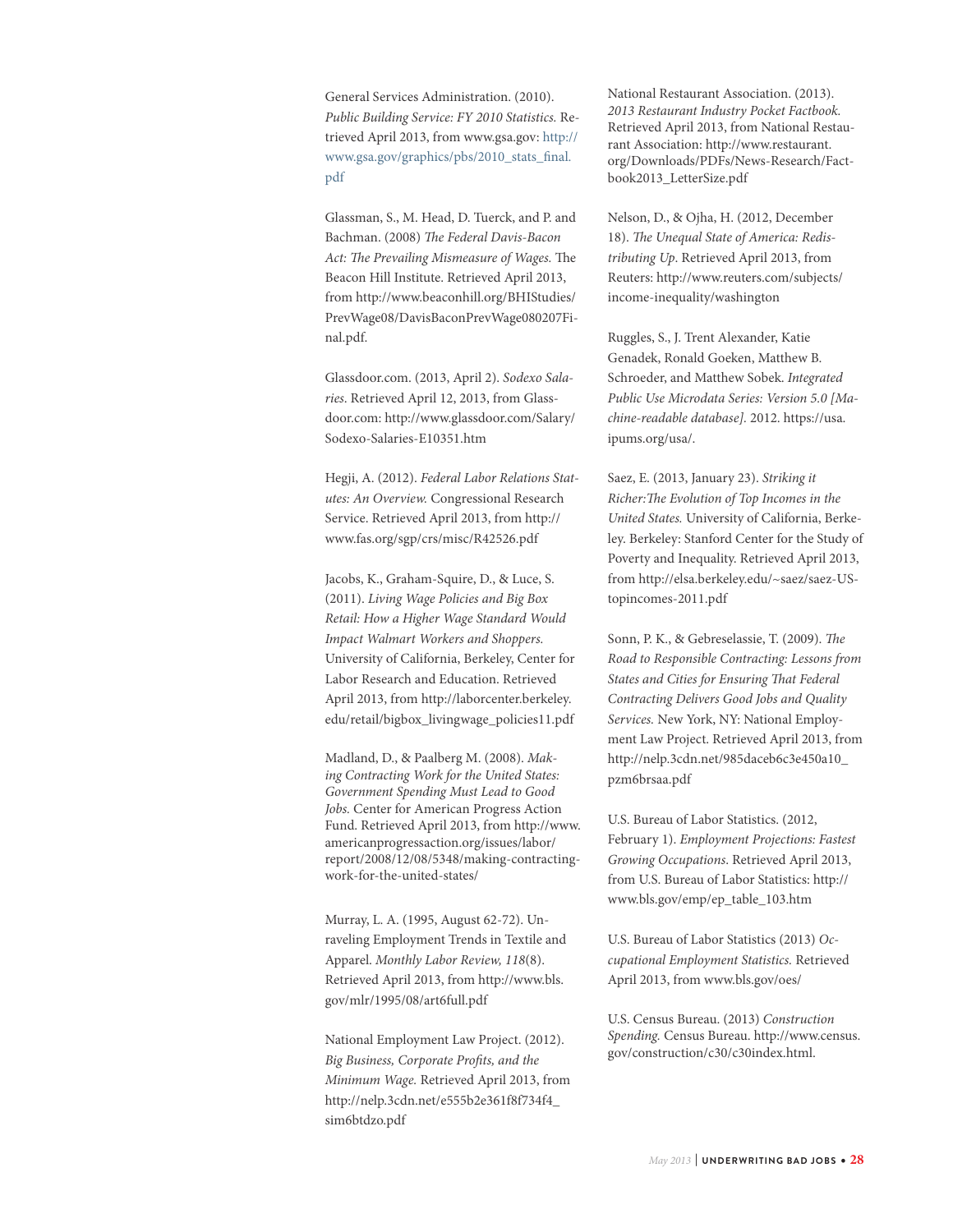U.S. General Services Administration. (2013, January 23). Public Buildings Service. Retrieved April 2013, from U.S. General Services Administration: http://www. gsa.gov/portal/content/104444?utm\_ source=PBS&utm\_medium=print-radio&utm\_term=pbs&utm\_campaign=shortcuts

U.S. Small Business Administration. (2012). Agency Financial Report: Fiscal 2012. Washington, DC. Retrieved April 2013, from http://www.sba.gov/sites/default/files/ Ales/FY%202012%20AFR%2011%2015%20 2012%20.pdf

U.S. Small Business Administration. (2012). Valley Metro Security, LLC. Retrieved April 2013, from U.S. Small Business Administration: http://www.sba.gov/content/valley-metro-security-llc UNITE HERE! (2006).

Conduct Unbecoming: Sweatshops and the U.S. Military. New York, NY. Retrieved April 2013, from http://www.uslaboragainstwar.org/ downloads/CONDUCTUnbecomingfinal.pdf

USASpending.gov. (2013, April 15). Prime Award Spending Data. Retrieved April 18, 2013, from USAspending.gov: http://www. usaspending.gov/

Whittaker, W. G. (2005). Federal Contract Labor Standards Statutes: An Overview. Domestic Social Policy Division. Washington, DC: Congressional Research Service. Retrieved April 15, 2013, from http://digitalcommons.ilr.cornell.edu/cgi/viewcontent. cgi?article=1207&context=key\_workplace

Whittaker, W. G. (2005). Federal Contract Labor Standards Statutes: An Overview. Domestic Social Policy Division. Washington, DC: Congressional Research Service. Retrieved April 2013, from http://digitalcommons.ilr.cornell.edu/cgi/viewcontent. cgi?article=1207&context=key\_workplace

Wider Opportunities for Women. (2010). The Basic Economic Security Tables: United States Methodology and Supplemental Data. Family Economic Security Program. Washington, DC: Wider Opportunities for Women. Retrieved April 15, 2013, from http://www. wowonline.org/documents/USBESTMethodologyReport.pdf

Wider Opportunities for Women. (2010). The Basic Economic Security Tables: United States Methodology and Supplemental Data. Family Economic Security Program. Washington, DC: Wider Opportunities for Women. Retrieved April 2013, from http://www. wowonline.org/documents/USBESTMethodologyReport.pdf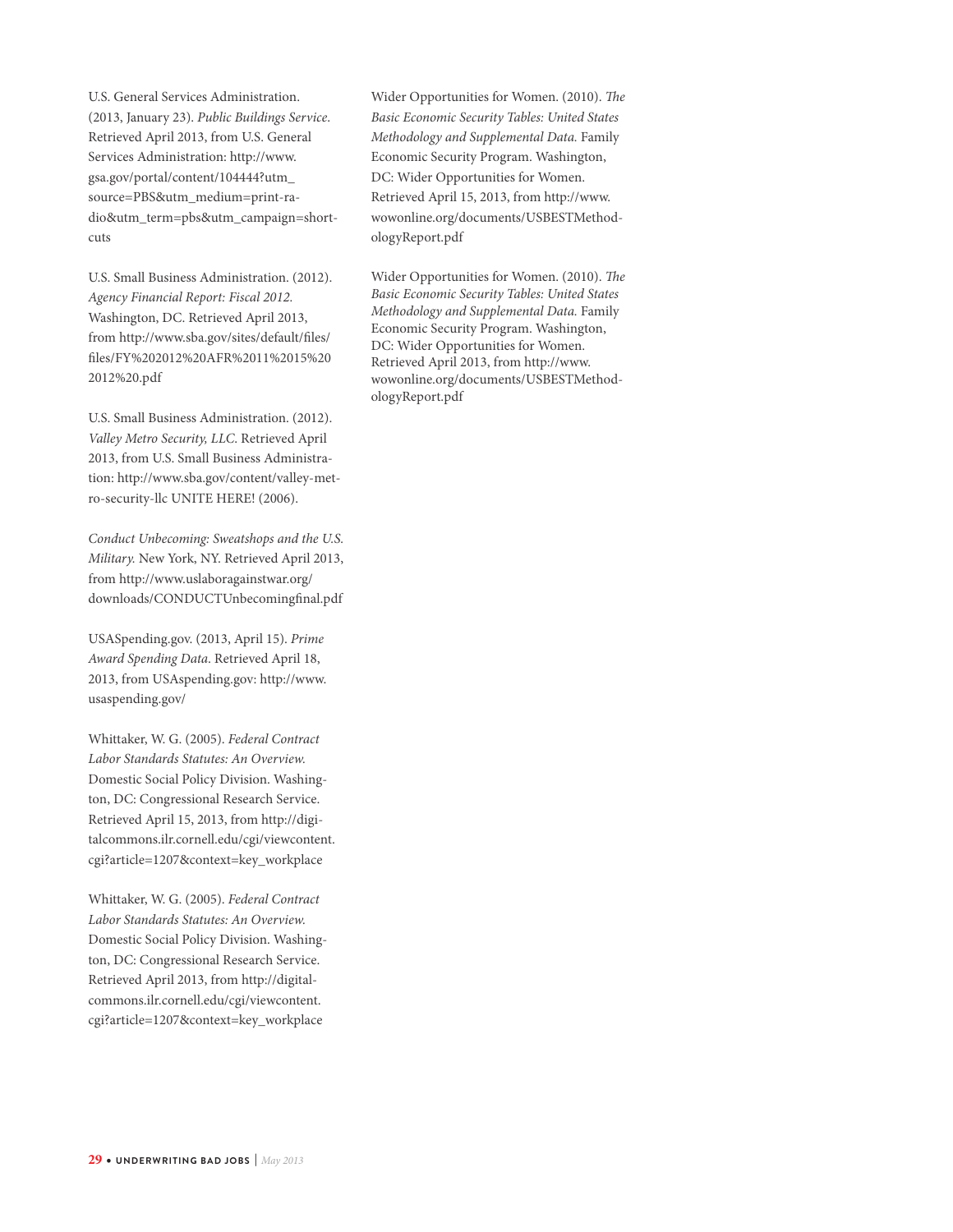#### www. demos . org

220 Fifth Avenue, 2nd Floor New York, New York 10001 p: (212) 633-1405 f: (212) 633-2015

#### media contact

Elektra Gray Director of Communications egray@demos.org p: (212) 485-6014